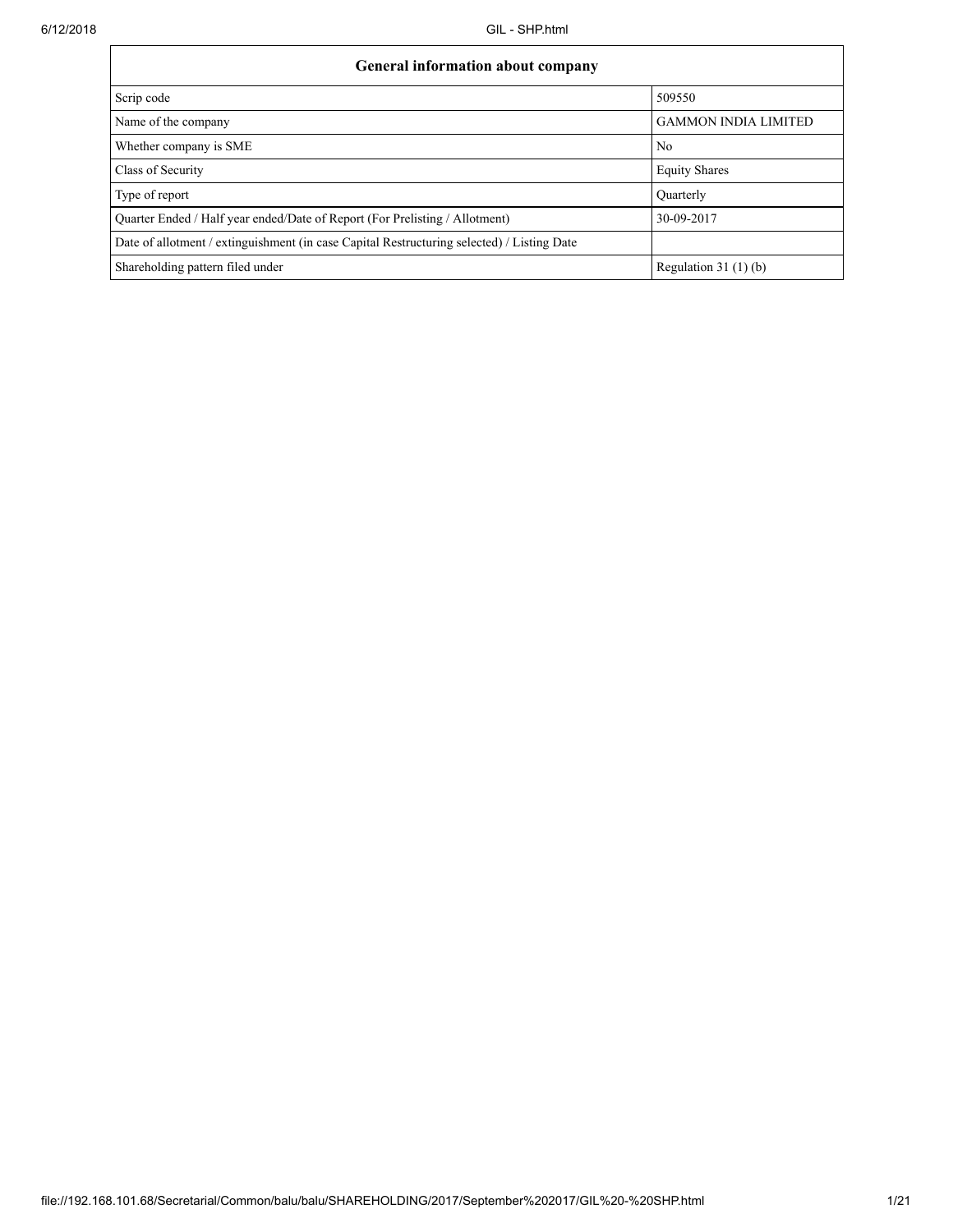| Sr. No.        | <b>Particular</b>                                                                      | Yes/No         |
|----------------|----------------------------------------------------------------------------------------|----------------|
|                | Whether the Listed Entity has issued any partly paid up shares?                        | No             |
| $\overline{2}$ | Whether the Listed Entity has issued any Convertible Securities?                       | N <sub>0</sub> |
|                | Whether the Listed Entity has issued any Warrants?                                     | N <sub>0</sub> |
| 4              | Whether the Listed Entity has any shares against which depository receipts are issued? | No             |
|                | Whether the Listed Entity has any shares in locked-in?                                 | No             |
| 6              | Whether any shares held by promoters are pledge or otherwise encumbered?               | Yes            |
|                | Whether company has equity shares with differential voting rights?                     | No             |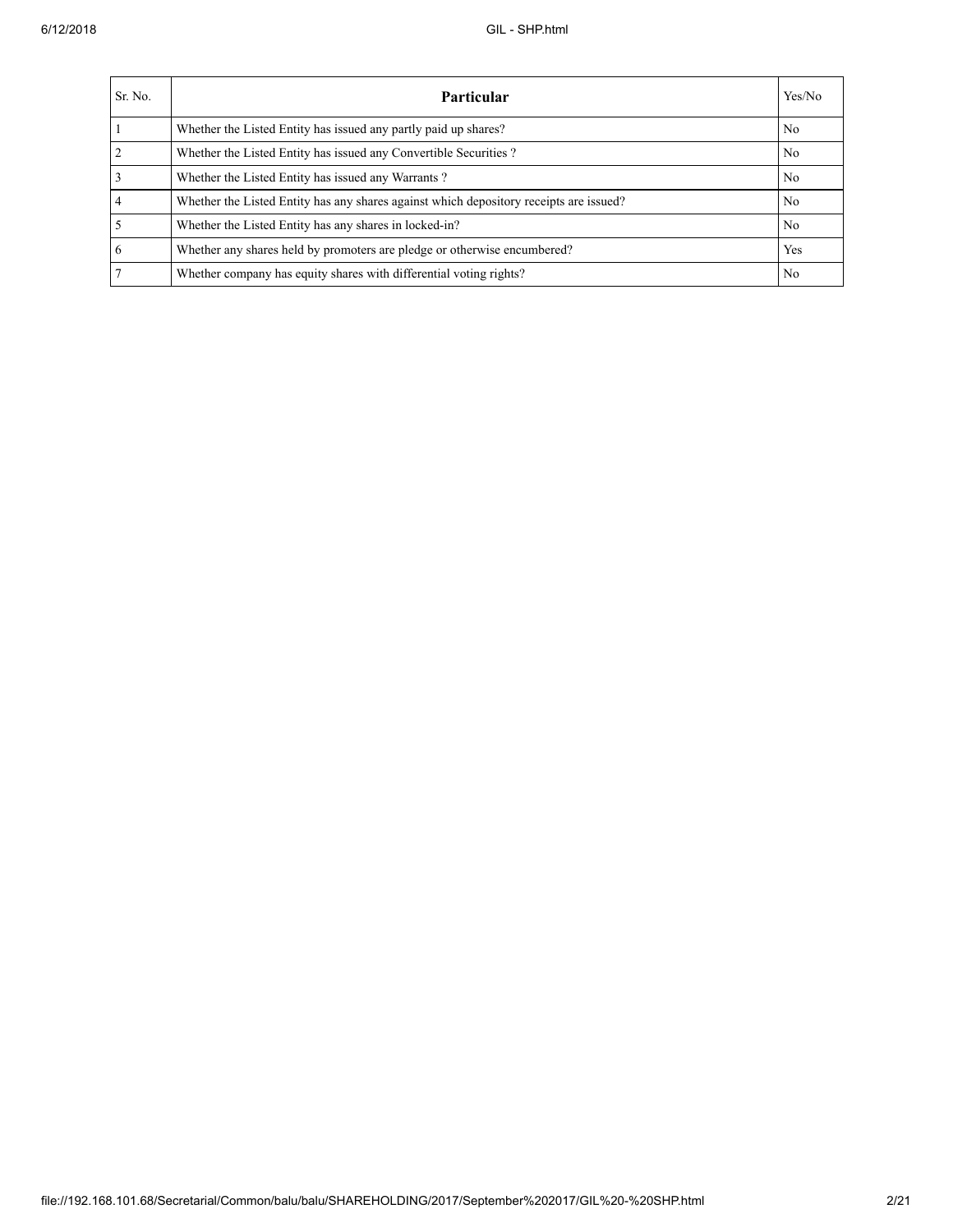| Category<br>Category<br>of<br>(I)<br>(II) |                                           |                       | No. of<br>Nos. Of<br>fully paid<br>up equity<br>shares held | No. Of<br>Partly<br>paid- | No. Of<br>shares         | Total nos.                              | Shareholding<br>as a % of total<br>no. of shares<br>(calculated as<br>per SCRR,<br>1957) (VIII)<br>As a % of<br>$(A+B+C2)$ | Number of Voting Rights held in each class<br>of securities (IX) |               |           |                     |
|-------------------------------------------|-------------------------------------------|-----------------------|-------------------------------------------------------------|---------------------------|--------------------------|-----------------------------------------|----------------------------------------------------------------------------------------------------------------------------|------------------------------------------------------------------|---------------|-----------|---------------------|
|                                           | shareholder                               | shareholders<br>(III) |                                                             | up<br>equity              | underlying<br>Depository | shares held<br>$(VII) =$<br>$(IV)+(V)+$ |                                                                                                                            | No of Voting (XIV) Rights                                        |               |           | Total as a          |
|                                           |                                           |                       | (IV)                                                        | shares<br>held<br>(V)     | Receipts<br>(VI)         | (VI)                                    |                                                                                                                            | Class eg:<br>X                                                   | Class<br>eg:y | Total     | $%$ of<br>$(A+B+C)$ |
| (A)                                       | Promoter<br>&<br>Promoter<br>Group        | 7                     | 42657154                                                    |                           |                          | 42657154                                | 11.54                                                                                                                      | 42657154                                                         |               | 42657154  | 11.54               |
| (B)                                       | Public                                    | 46013                 | 326915951                                                   |                           |                          | 326915951                               | 88.46                                                                                                                      | 326915951                                                        |               | 326915951 | 88.46               |
| (C)                                       | Non<br>Promoter-<br>Non Public            |                       |                                                             |                           |                          |                                         |                                                                                                                            |                                                                  |               |           |                     |
| (C1)                                      | <b>Shares</b><br>underlying<br><b>DRs</b> |                       |                                                             |                           |                          |                                         |                                                                                                                            |                                                                  |               |           |                     |
| (C2)                                      | Shares held<br>by<br>Employee<br>Trusts   |                       |                                                             |                           |                          |                                         |                                                                                                                            |                                                                  |               |           |                     |
|                                           | Total                                     | 46020                 | 369573105                                                   |                           |                          | 369573105                               | 100                                                                                                                        | 369573105                                                        |               | 369573105 | 100                 |

## **Table I - Summary Statement holding of specified securities**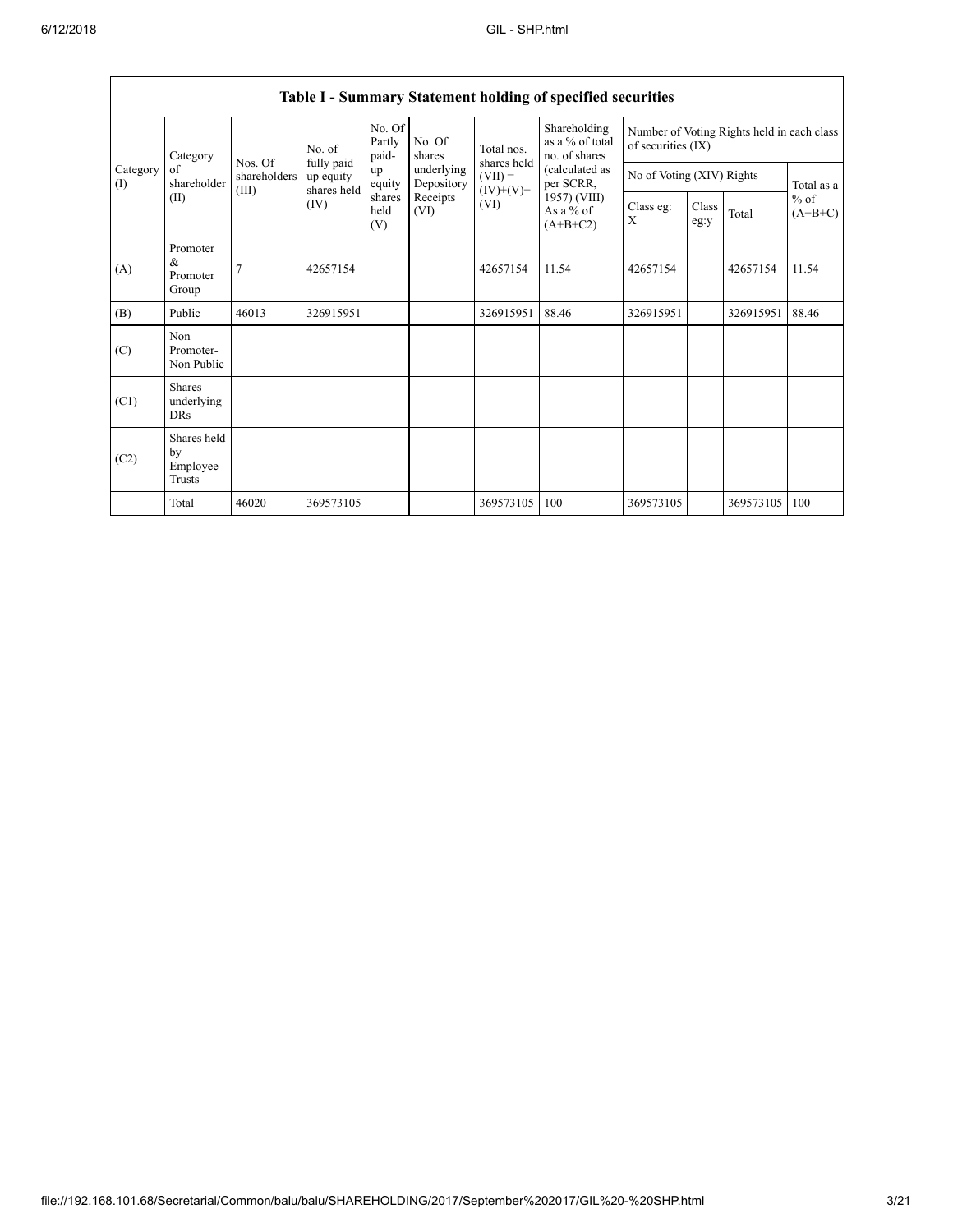|                 | Table I - Summary Statement holding of specified securities |                                                                                                                                                                         |                                                                 |                                                                                                             |                                                                       |                                                         |           |                                                                     |                                           |                            |  |
|-----------------|-------------------------------------------------------------|-------------------------------------------------------------------------------------------------------------------------------------------------------------------------|-----------------------------------------------------------------|-------------------------------------------------------------------------------------------------------------|-----------------------------------------------------------------------|---------------------------------------------------------|-----------|---------------------------------------------------------------------|-------------------------------------------|----------------------------|--|
| Category<br>(1) | Category<br>of<br>shareholder<br>(II)                       | No. Of<br>No. of<br><b>Shares</b><br><b>Shares</b><br>Underlying<br>Underlying<br>Outstanding<br>Outstanding<br>convertible<br>Warrants<br>securities<br>$(X_i)$<br>(X) |                                                                 | No. Of Shares<br>Underlying<br>Outstanding                                                                  | Shareholding, as a<br>% assuming full<br>conversion of<br>convertible | Number of<br>Locked in<br>shares $(XII)$                |           | Number of<br>Shares pledged<br>or otherwise<br>encumbered<br>(XIII) |                                           | Number of<br>equity shares |  |
|                 |                                                             |                                                                                                                                                                         | convertible<br>securities and<br>No. Of<br>Warrants (Xi)<br>(a) | securities (as a<br>percentage of<br>diluted share<br>capital) (XI)=<br>$(VII)+(X)$ As a %<br>of $(A+B+C2)$ | N <sub>0</sub><br>(a)                                                 | As a<br>$%$ of<br>total<br><b>Shares</b><br>held<br>(b) | No. $(a)$ | As a<br>$%$ of<br>total<br><b>Shares</b><br>held<br>(b)             | held in<br>dematerialized<br>form $(XIV)$ |                            |  |
| (A)             | Promoter<br>&<br>Promoter<br>Group                          |                                                                                                                                                                         |                                                                 |                                                                                                             | 11.54                                                                 |                                                         |           | 8400000                                                             | 19.69                                     | 42657154                   |  |
| (B)             | Public                                                      |                                                                                                                                                                         |                                                                 |                                                                                                             | 88.46                                                                 |                                                         |           |                                                                     |                                           | 318000337                  |  |
| (C)             | Non<br>Promoter-<br>Non Public                              |                                                                                                                                                                         |                                                                 |                                                                                                             |                                                                       |                                                         |           |                                                                     |                                           |                            |  |
| (C1)            | <b>Shares</b><br>underlying<br><b>DRs</b>                   |                                                                                                                                                                         |                                                                 |                                                                                                             |                                                                       |                                                         |           |                                                                     |                                           |                            |  |
| (C2)            | Shares held<br>by<br>Employee<br>Trusts                     |                                                                                                                                                                         |                                                                 |                                                                                                             |                                                                       |                                                         |           |                                                                     |                                           |                            |  |
|                 | Total                                                       |                                                                                                                                                                         |                                                                 |                                                                                                             | 100                                                                   |                                                         |           | 8400000                                                             | 2.27                                      | 360657491                  |  |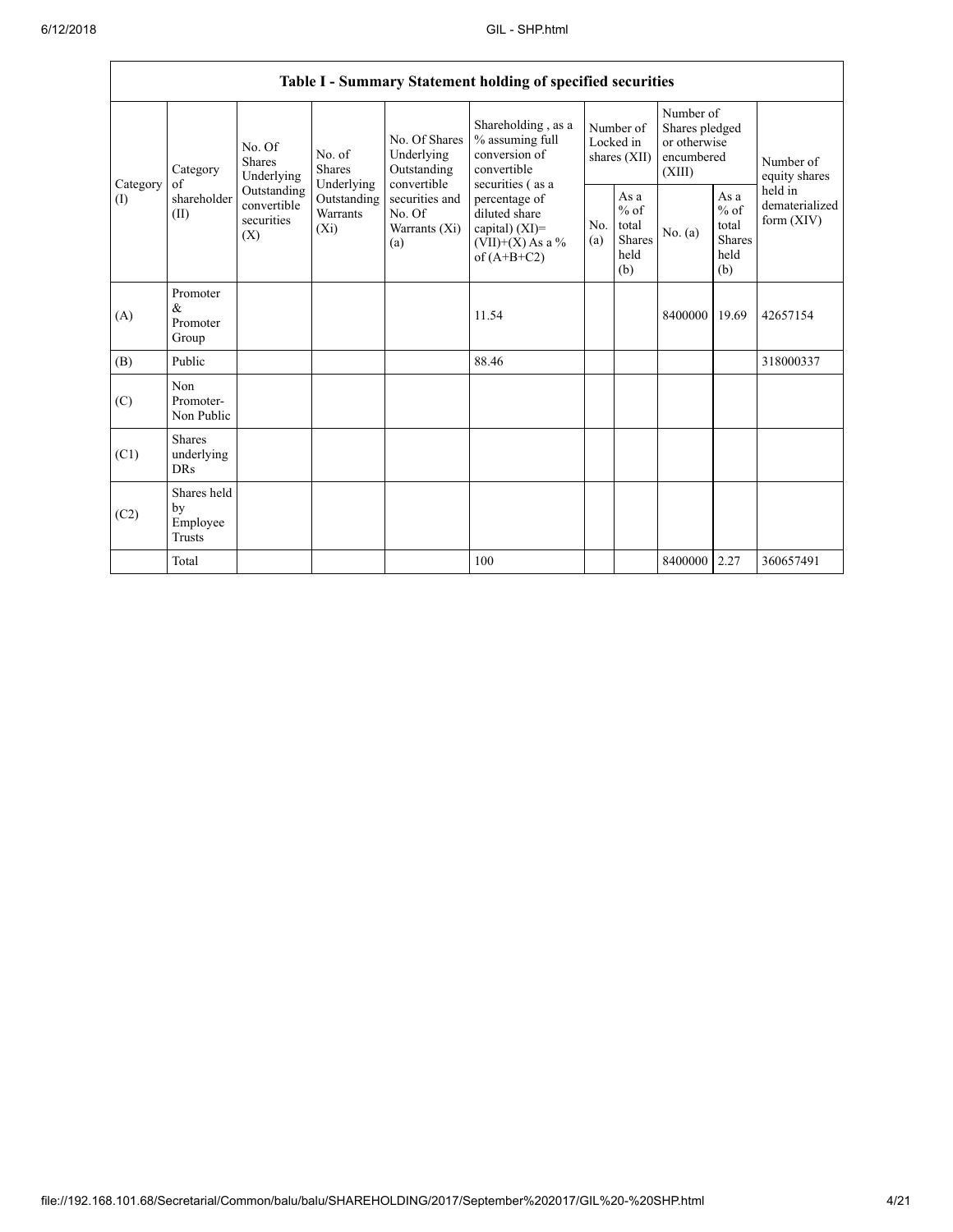$\Gamma$ 

|                                                                                                | Table II - Statement showing shareholding pattern of the Promoter and Promoter Group                                |                                  |                                  |                            |                                    |                                         |                                                  |                                                                  |               |                |                           |
|------------------------------------------------------------------------------------------------|---------------------------------------------------------------------------------------------------------------------|----------------------------------|----------------------------------|----------------------------|------------------------------------|-----------------------------------------|--------------------------------------------------|------------------------------------------------------------------|---------------|----------------|---------------------------|
|                                                                                                |                                                                                                                     |                                  | No. of fully                     | No.<br><b>Of</b><br>Partly | No. Of                             | Total nos.                              | Shareholding<br>as a % of<br>total no. of        | Number of Voting Rights held in each<br>class of securities (IX) |               |                |                           |
| Sr.                                                                                            | Category &<br>Name of the<br>Shareholders (I)                                                                       | Nos. Of<br>shareholders<br>(III) | paid up<br>equity<br>shares held | paid-<br>up<br>equity      | shares<br>underlying<br>Depository | shares held<br>$(VII) =$<br>$(IV)+(V)+$ | shares<br>(calculated<br>as per                  | No of Voting (XIV) Rights                                        |               |                | Total<br>as a %<br>of     |
|                                                                                                |                                                                                                                     |                                  | (IV)                             | shares<br>held<br>(V)      | Receipts<br>(VI)                   | (VI)                                    | SCRR,<br>1957) (VIII)<br>As a % of<br>$(A+B+C2)$ | Class eg: X                                                      | Class<br>eg:y | Total          | Total<br>Voting<br>rights |
| A                                                                                              | Table II - Statement showing shareholding pattern of the Promoter and Promoter Group                                |                                  |                                  |                            |                                    |                                         |                                                  |                                                                  |               |                |                           |
| (1)                                                                                            | Indian                                                                                                              |                                  |                                  |                            |                                    |                                         |                                                  |                                                                  |               |                |                           |
| (a)                                                                                            | Individuals/Hindu<br>undivided Family                                                                               | $\sqrt{2}$                       | 8189479                          |                            |                                    | 8189479                                 | 2.22                                             | 8189479                                                          |               | 8189479        | 2.22                      |
| (d)                                                                                            | Any Other<br>(specify)                                                                                              | $\overline{4}$                   | 31381240                         |                            |                                    | 31381240                                | 8.49                                             | 31381240                                                         |               | 31381240       | 8.49                      |
| Sub-Total<br>(A)(1)                                                                            |                                                                                                                     | 6                                | 39570719                         |                            |                                    | 39570719                                | 10.71                                            | 39570719                                                         |               | 39570719       | 10.71                     |
| (2)                                                                                            | Foreign                                                                                                             |                                  |                                  |                            |                                    |                                         |                                                  |                                                                  |               |                |                           |
| (e)                                                                                            | Any Other<br>(specify)                                                                                              | $\mathbf{1}$                     | 3086435                          |                            |                                    | 3086435                                 | 0.84                                             | 3086435                                                          |               | 3086435        | 0.84                      |
| Sub-Total<br>(A)(2)                                                                            |                                                                                                                     | 1                                | 3086435                          |                            |                                    | 3086435                                 | 0.84                                             | 3086435                                                          |               | 3086435        | 0.84                      |
| Total<br>Shareholding<br>of Promoter<br>and<br>Promoter<br>Group $(A)=$<br>$(A)(1)+(A)$<br>(2) |                                                                                                                     | $\tau$                           | 42657154                         |                            |                                    | 42657154                                | 11.54                                            | 42657154                                                         |               | 42657154       | 11.54                     |
| $\, {\bf B}$                                                                                   | Table III - Statement showing shareholding pattern of the Public shareholder                                        |                                  |                                  |                            |                                    |                                         |                                                  |                                                                  |               |                |                           |
| (1)                                                                                            | Institutions                                                                                                        |                                  |                                  |                            |                                    |                                         |                                                  |                                                                  |               |                |                           |
| (a)                                                                                            | Mutual Funds                                                                                                        | $\mathbf{1}$                     | 370000                           |                            |                                    | 370000                                  | 0.1                                              | 370000                                                           |               | 370000         | 0.1                       |
| (e)                                                                                            | Foreign Portfolio<br>Investors                                                                                      | $\mathbf{1}$                     | 72401                            |                            |                                    | 72401                                   | 0.02                                             | 72401                                                            |               | 72401          | 0.02                      |
| (f)                                                                                            | Financial<br>Institutions/<br><b>Banks</b>                                                                          | 40                               | 235773239                        |                            |                                    | 235773239 63.8                          |                                                  | 235773239                                                        |               | 235773239 63.8 |                           |
| (i)                                                                                            | Any Other<br>(specify)                                                                                              | $\mathbf{1}$                     | 100                              |                            |                                    | 100                                     | $\mathbf{0}$                                     | 100                                                              |               | 100            | $\overline{0}$            |
| Sub-Total<br>(B)(1)                                                                            |                                                                                                                     | 43                               | 236215740                        |                            |                                    | 236215740                               | 63.92                                            | 236215740                                                        |               | 236215740      | 63.92                     |
| (3)                                                                                            | Non-institutions                                                                                                    |                                  |                                  |                            |                                    |                                         |                                                  |                                                                  |               |                |                           |
| (a(i))                                                                                         | Individuals -<br>i.Individual<br>shareholders<br>holding nominal<br>share capital up<br>to Rs. 2 lakhs.             | 43543                            | 52271656                         |                            |                                    | 52271656                                | 14.14                                            | 52271656                                                         |               | 52271656       | 14.14                     |
| (a(ii))                                                                                        | Individuals - ii.<br>Individual<br>shareholders<br>holding nominal<br>share capital in<br>excess of Rs. 2<br>lakhs. | 40                               | 8619566                          |                            |                                    | 8619566                                 | 2.33                                             | 8619566                                                          |               | 8619566        | 2.33                      |
| (e)                                                                                            | Any Other<br>(specify)                                                                                              | 2387                             | 29808989                         |                            |                                    | 29808989                                | 8.07                                             | 29808989                                                         |               | 29808989       | 8.07                      |
| Sub-Total<br>(B)(3)                                                                            |                                                                                                                     | 45970                            | 90700211                         |                            |                                    | 90700211                                | 24.54                                            | 90700211                                                         |               | 90700211       | 24.54                     |
| <b>Total Public</b>                                                                            |                                                                                                                     | 46013                            | 326915951                        |                            |                                    | 326915951                               | 88.46                                            | 326915951                                                        |               | 326915951      | 88.46                     |

file://192.168.101.68/Secretarial/Common/balu/balu/SHAREHOLDING/2017/September%202017/GIL%20-%20SHP.html 5/21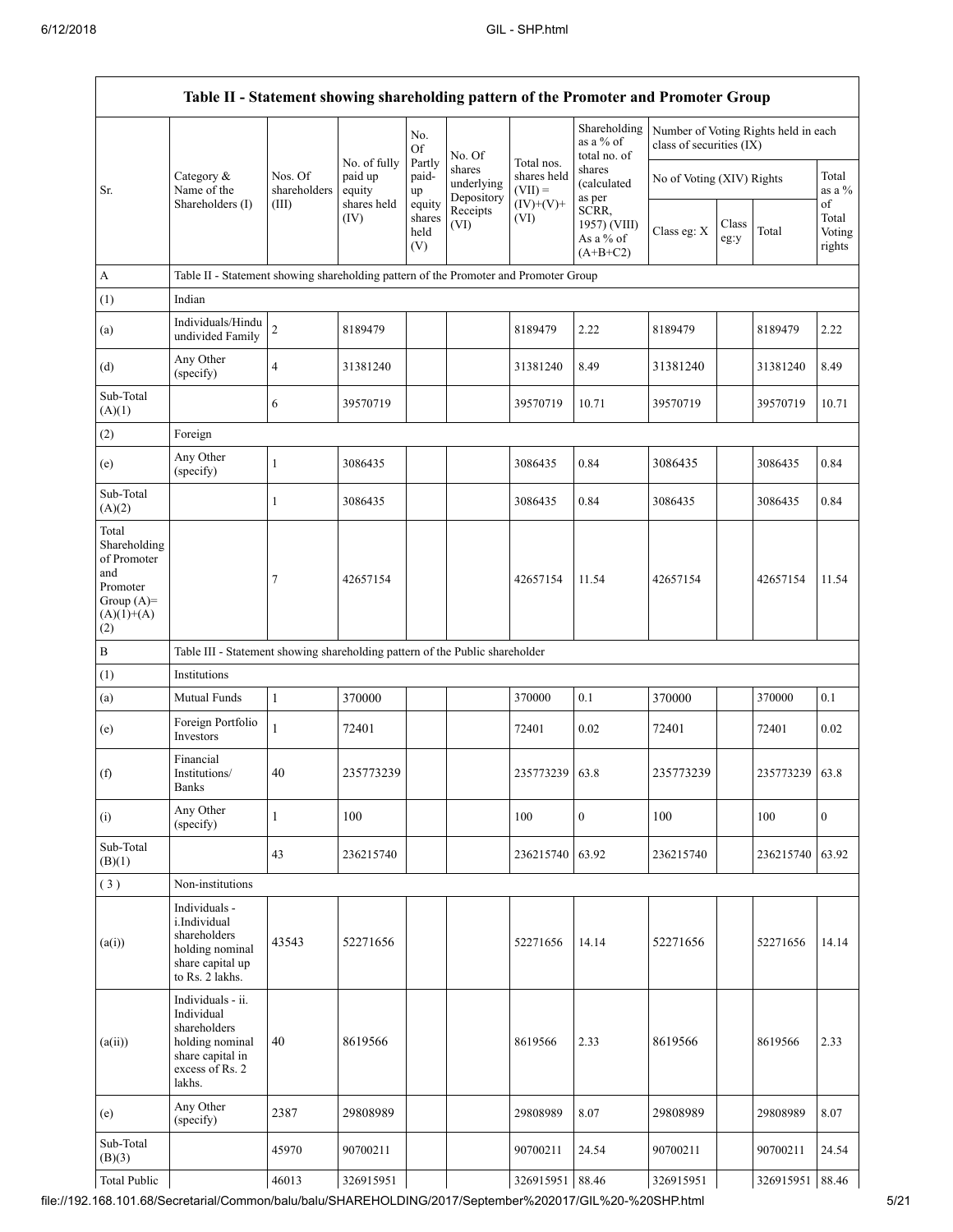## 6/12/2018 GIL - SHP.html

| Shareholding<br>$(B)=(B)(1)+$<br>$(B)(2)+(B)$<br>(3) |                                                                                              |           |  |  |           |     |           |  |           |            |
|------------------------------------------------------|----------------------------------------------------------------------------------------------|-----------|--|--|-----------|-----|-----------|--|-----------|------------|
|                                                      | Table IV - Statement showing shareholding pattern of the Non Promoter-Non Public shareholder |           |  |  |           |     |           |  |           |            |
| Total (<br>$A+B+C2$ )                                | 46020                                                                                        | 369573105 |  |  | 369573105 | 100 | 369573105 |  | 369573105 | <b>100</b> |
| Total<br>$(A+B+C)$                                   | 46020                                                                                        | 369573105 |  |  | 369573105 | 100 | 369573105 |  | 369573105 | 100        |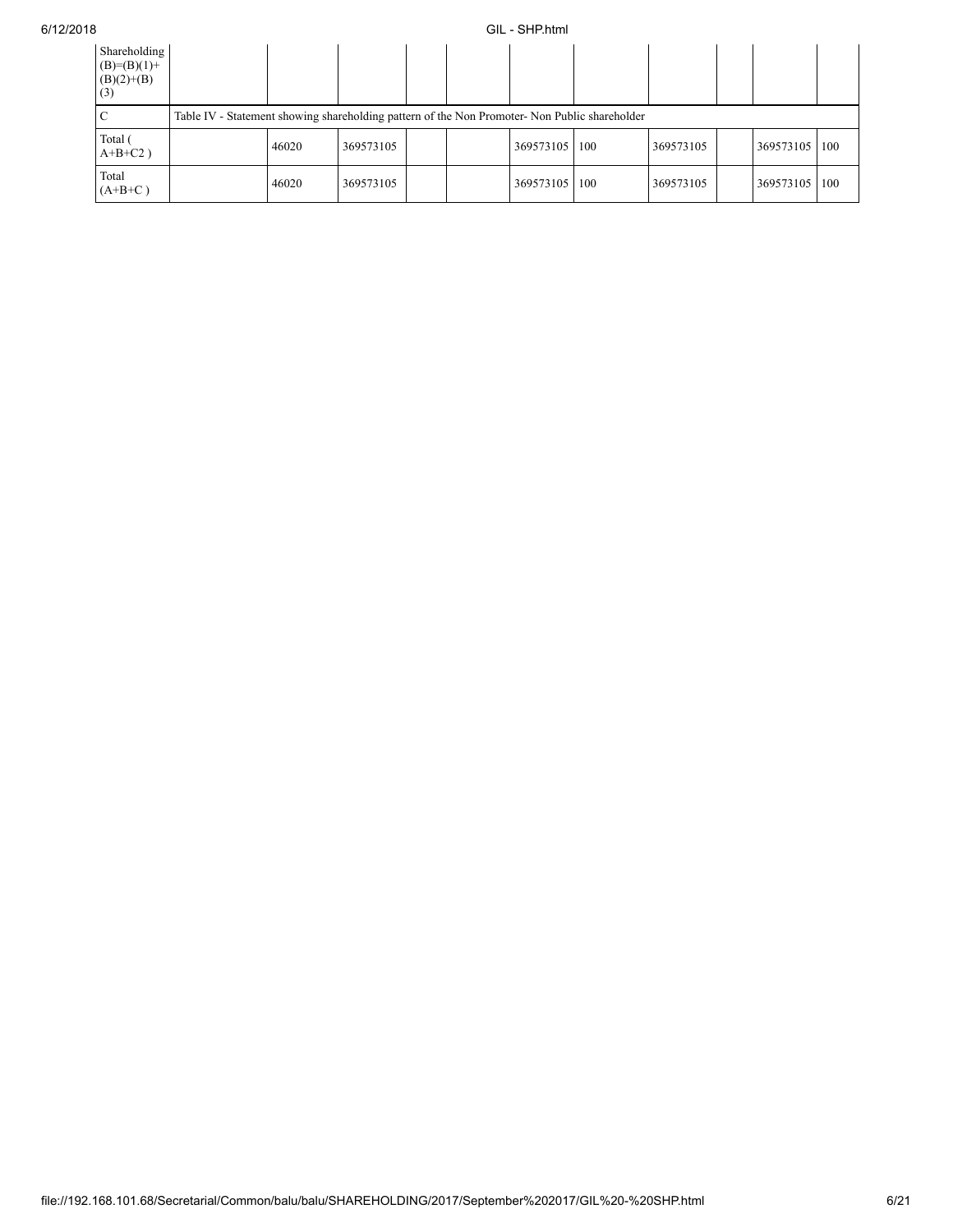|                                                                                         |                                                 |                                                  |                                                           | Table II - Statement showing shareholding pattern of the Promoter and Promoter Group                    |  |                                                  |                                                                     |                                                          |                                                                       |
|-----------------------------------------------------------------------------------------|-------------------------------------------------|--------------------------------------------------|-----------------------------------------------------------|---------------------------------------------------------------------------------------------------------|--|--------------------------------------------------|---------------------------------------------------------------------|----------------------------------------------------------|-----------------------------------------------------------------------|
|                                                                                         | No. Of<br><b>Shares</b><br>Underlying           | No. of<br><b>Shares</b>                          | No. Of Shares<br>Underlying<br>Outstanding<br>convertible | Shareholding, as a %<br>assuming full conversion<br>of convertible securities (                         |  | Number of<br>Locked in<br>shares (XII)           | Number of<br>Shares pledged<br>or otherwise<br>encumbered<br>(XIII) |                                                          | Number of<br>equity shares<br>held in<br>dematerialized<br>form (XIV) |
| Sr.                                                                                     | Outstanding<br>convertible<br>securities<br>(X) | Underlying<br>Outstanding<br>Warrants<br>$(X_i)$ | securities and<br>No. Of<br>Warrants (Xi)<br>(a)          | as a percentage of diluted<br>share capital) (XI)=<br>$(VII)+(X)$ As a % of<br>No.<br>$(A+B+C2)$<br>(a) |  | As a<br>$%$ of<br>total<br>Shares<br>held<br>(b) | No. $(a)$                                                           | As a<br>$\%$ of<br>total<br><b>Shares</b><br>held<br>(b) |                                                                       |
| A                                                                                       |                                                 |                                                  |                                                           | Table II - Statement showing shareholding pattern of the Promoter and Promoter Group                    |  |                                                  |                                                                     |                                                          |                                                                       |
| (1)                                                                                     | Indian                                          |                                                  |                                                           |                                                                                                         |  |                                                  |                                                                     |                                                          |                                                                       |
| (a)                                                                                     |                                                 |                                                  |                                                           | 2.22                                                                                                    |  |                                                  | $\boldsymbol{0}$                                                    | $\boldsymbol{0}$                                         | 8189479                                                               |
| (d)                                                                                     |                                                 |                                                  |                                                           | 8.49                                                                                                    |  |                                                  | 8400000                                                             | 26.77                                                    | 31381240                                                              |
| Sub-Total (A)<br>(1)                                                                    |                                                 |                                                  |                                                           | 10.71                                                                                                   |  |                                                  | 8400000                                                             | 21.23                                                    | 39570719                                                              |
| (2)                                                                                     | Foreign                                         |                                                  |                                                           |                                                                                                         |  |                                                  |                                                                     |                                                          |                                                                       |
| (e)                                                                                     |                                                 |                                                  |                                                           | 0.84                                                                                                    |  |                                                  | $\boldsymbol{0}$                                                    | $\boldsymbol{0}$                                         | 3086435                                                               |
| Sub-Total (A)<br>(2)                                                                    |                                                 |                                                  |                                                           | 0.84                                                                                                    |  |                                                  | $\boldsymbol{0}$                                                    | $\boldsymbol{0}$                                         | 3086435                                                               |
| Total<br>Shareholding<br>of Promoter<br>and Promoter<br>Group $(A)=$<br>$(A)(1)+(A)(2)$ |                                                 |                                                  |                                                           | 11.54                                                                                                   |  |                                                  | 8400000                                                             | 19.69                                                    | 42657154                                                              |
| $\bf{B}$                                                                                |                                                 |                                                  |                                                           | Table III - Statement showing shareholding pattern of the Public shareholder                            |  |                                                  |                                                                     |                                                          |                                                                       |
| (1)                                                                                     | Institutions                                    |                                                  |                                                           |                                                                                                         |  |                                                  |                                                                     |                                                          |                                                                       |
| (a)                                                                                     |                                                 |                                                  |                                                           | 0.1                                                                                                     |  |                                                  |                                                                     |                                                          | 370000                                                                |
| (e)                                                                                     |                                                 |                                                  |                                                           | 0.02                                                                                                    |  |                                                  |                                                                     |                                                          | 72401                                                                 |
| (f)                                                                                     |                                                 |                                                  |                                                           | 63.8                                                                                                    |  |                                                  |                                                                     |                                                          | 235767469                                                             |
| (i)                                                                                     |                                                 |                                                  |                                                           | $\boldsymbol{0}$                                                                                        |  |                                                  |                                                                     |                                                          | $\boldsymbol{0}$                                                      |
| Sub-Total (B)<br>(1)                                                                    |                                                 |                                                  |                                                           | 63.92                                                                                                   |  |                                                  |                                                                     |                                                          | 236209870                                                             |
| (3)                                                                                     | Non-institutions                                |                                                  |                                                           |                                                                                                         |  |                                                  |                                                                     |                                                          |                                                                       |
| (a(i))                                                                                  |                                                 |                                                  |                                                           | 14.14                                                                                                   |  |                                                  |                                                                     |                                                          | 51277752                                                              |
| (a(ii))                                                                                 |                                                 |                                                  |                                                           | 2.33                                                                                                    |  |                                                  |                                                                     |                                                          | 7893766                                                               |
| (e)                                                                                     |                                                 |                                                  |                                                           | 8.07                                                                                                    |  |                                                  |                                                                     |                                                          | 22618949                                                              |
| Sub-Total (B)<br>(3)                                                                    |                                                 |                                                  |                                                           | 24.54                                                                                                   |  |                                                  |                                                                     |                                                          | 81790467                                                              |
| <b>Total Public</b><br>Shareholding<br>$(B)= (B)(1) +$<br>$(B)(2)+(B)(3)$               |                                                 |                                                  |                                                           | 88.46                                                                                                   |  |                                                  |                                                                     |                                                          | 318000337                                                             |
| $\mathbf C$                                                                             |                                                 |                                                  |                                                           | Table IV - Statement showing shareholding pattern of the Non Promoter- Non Public shareholder           |  |                                                  |                                                                     |                                                          |                                                                       |
| Total (<br>$A+B+C2$ )                                                                   |                                                 |                                                  |                                                           | 100                                                                                                     |  |                                                  |                                                                     |                                                          | 360657491                                                             |
| Total<br>$(A+B+C)$                                                                      |                                                 |                                                  |                                                           | 100                                                                                                     |  |                                                  | 8400000                                                             | 2.27                                                     | 360657491                                                             |
| Disclosure of notes on shareholding pattern                                             |                                                 |                                                  |                                                           |                                                                                                         |  |                                                  |                                                                     |                                                          | Textual<br>Information $(1)$                                          |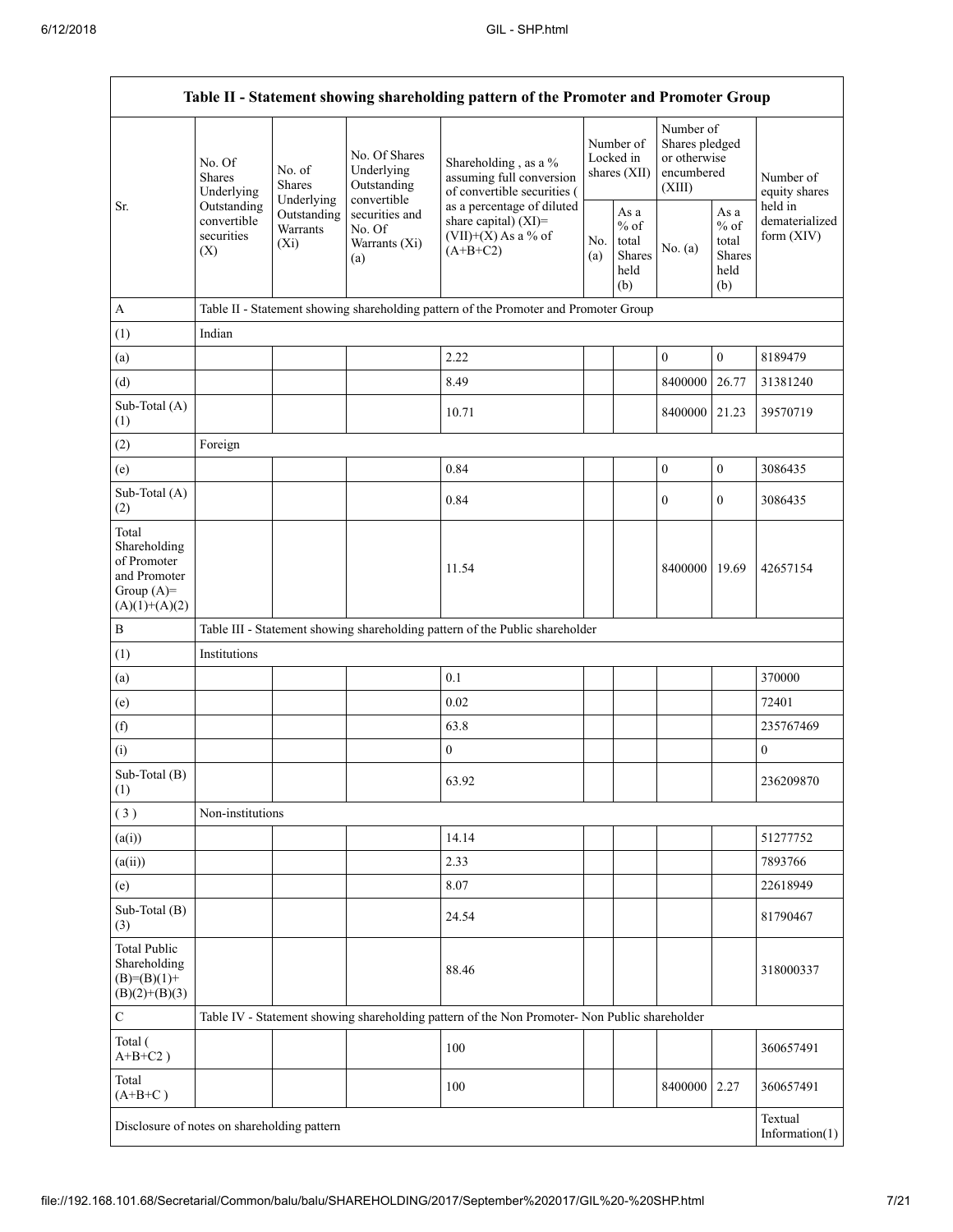|                       | <b>Text Block</b>                                                     |
|-----------------------|-----------------------------------------------------------------------|
| Textual Information() | Total Share Capital includes 7,25,800 Equity Shares held in abeyance. |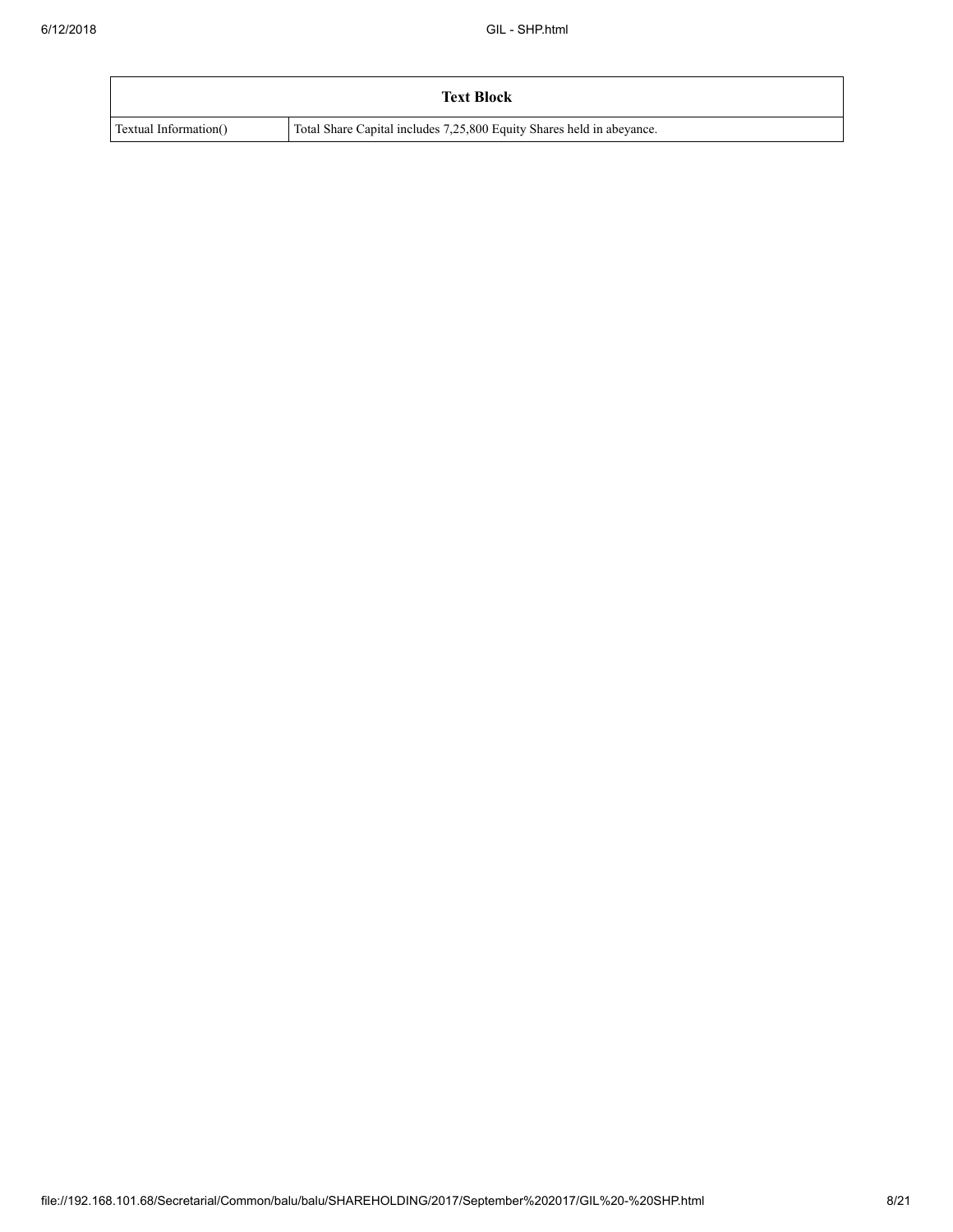| Individuals/Hindu undivided Family                                                                                                                                                          |                                                         |                  |                       |  |  |  |  |  |  |
|---------------------------------------------------------------------------------------------------------------------------------------------------------------------------------------------|---------------------------------------------------------|------------------|-----------------------|--|--|--|--|--|--|
| Searial No.                                                                                                                                                                                 | $\mathbf{1}$                                            | $\overline{2}$   |                       |  |  |  |  |  |  |
| Name of the<br>Shareholders (I)                                                                                                                                                             | Abhijit Rajan                                           | Jagdish Rajan    | Click here to go back |  |  |  |  |  |  |
| PAN(II)                                                                                                                                                                                     | AAEPR0342J                                              | AACPR1248M       | Total                 |  |  |  |  |  |  |
| No. of fully paid<br>up equity shares<br>$held$ (IV)                                                                                                                                        | 8172459                                                 | 17020            | 8189479               |  |  |  |  |  |  |
| No. Of Partly paid-<br>up equity shares<br>held(V)                                                                                                                                          |                                                         |                  |                       |  |  |  |  |  |  |
| No. Of shares<br>underlying<br>Depository<br>Receipts (VI)                                                                                                                                  |                                                         |                  |                       |  |  |  |  |  |  |
| Total nos. shares<br>held $(VII) = (IV) +$<br>$(V)$ + $(VI)$                                                                                                                                | 8172459                                                 | 17020            | 8189479               |  |  |  |  |  |  |
| Shareholding as a<br>% of total no. of<br>shares (calculated<br>as per SCRR,<br>1957) (VIII) As a<br>% of $(A+B+C2)$                                                                        | 2.21                                                    | $\boldsymbol{0}$ | 2.22                  |  |  |  |  |  |  |
| Number of Voting Rights held in each class of securities (IX)                                                                                                                               |                                                         |                  |                       |  |  |  |  |  |  |
| Class eg:X                                                                                                                                                                                  | 8172459                                                 | 17020            | 8189479               |  |  |  |  |  |  |
| Class eg:y                                                                                                                                                                                  |                                                         |                  |                       |  |  |  |  |  |  |
| Total                                                                                                                                                                                       | 8172459                                                 | 17020            | 8189479               |  |  |  |  |  |  |
| Total as a % of<br>Total Voting rights                                                                                                                                                      | 2.21                                                    | $\mathbf{0}$     | 2.22                  |  |  |  |  |  |  |
| No. Of Shares<br>Underlying<br>Outstanding<br>convertible<br>securities $(X)$                                                                                                               |                                                         |                  |                       |  |  |  |  |  |  |
| No. of Shares<br>Underlying<br>Outstanding<br>Warrants (X1)                                                                                                                                 |                                                         |                  |                       |  |  |  |  |  |  |
| No. Of Shares<br>Underlying<br>Outstanding<br>convertible<br>securities and No.<br>Of Warrants (Xi)<br>(a)                                                                                  |                                                         |                  |                       |  |  |  |  |  |  |
| Shareholding, as a<br>% assuming full<br>conversion of<br>convertible<br>securities (as a<br>percentage of<br>diluted share<br>capital) $(XI)$ =<br>$(VII)+(Xi)(a)$ As a<br>% of $(A+B+C2)$ | 2.21                                                    | $\boldsymbol{0}$ | 2.22                  |  |  |  |  |  |  |
| Number of Locked in shares (XII)                                                                                                                                                            |                                                         |                  |                       |  |  |  |  |  |  |
| No. (a)                                                                                                                                                                                     |                                                         |                  |                       |  |  |  |  |  |  |
| As a % of total<br>Shares held (b)                                                                                                                                                          |                                                         |                  |                       |  |  |  |  |  |  |
|                                                                                                                                                                                             | Number of Shares pledged or otherwise encumbered (XIII) |                  |                       |  |  |  |  |  |  |
| No. $(a)$                                                                                                                                                                                   | $\boldsymbol{0}$                                        | $\boldsymbol{0}$ | $\boldsymbol{0}$      |  |  |  |  |  |  |

file://192.168.101.68/Secretarial/Common/balu/balu/SHAREHOLDING/2017/September%202017/GIL%20-%20SHP.html 9/21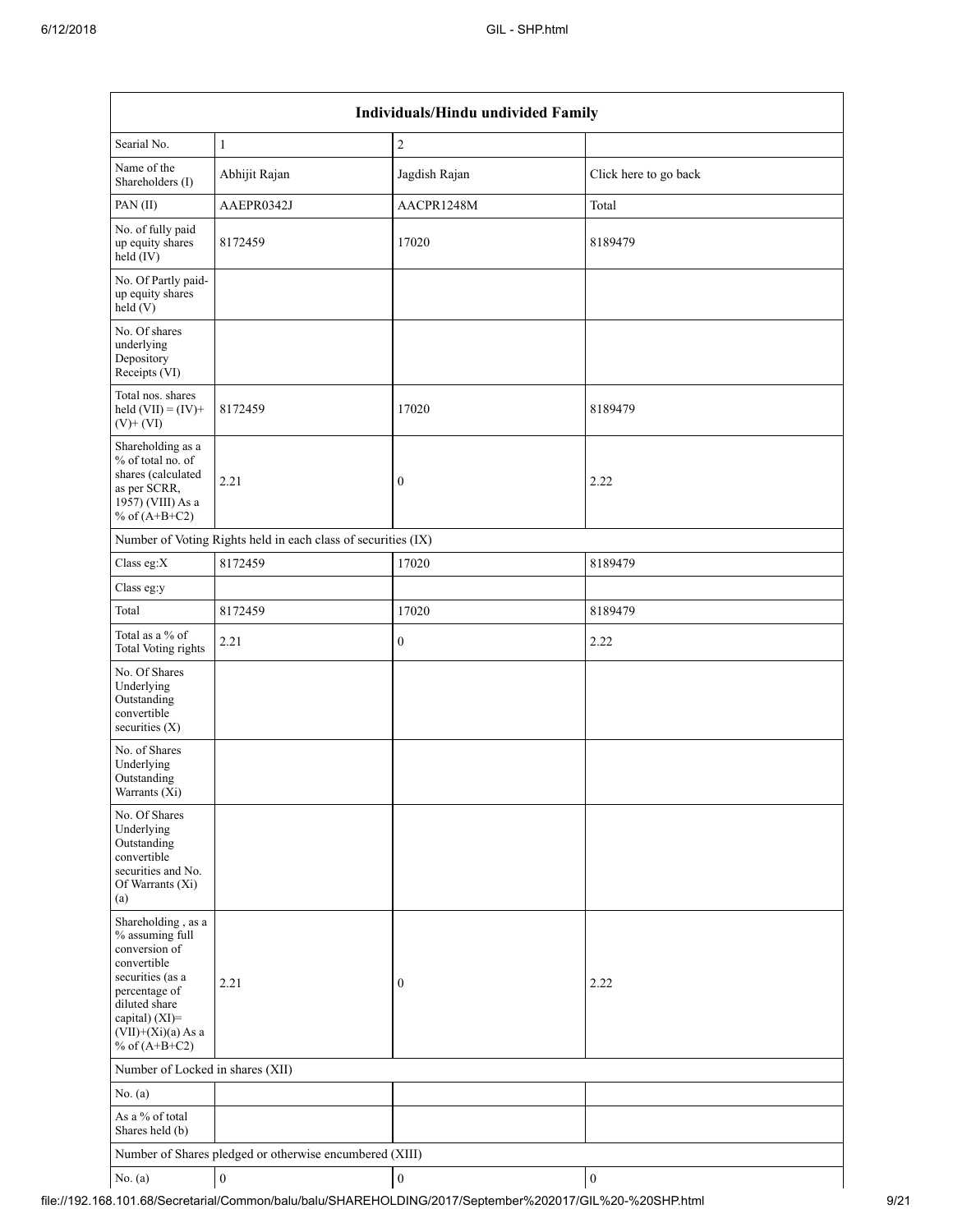| As a % of total<br>Shares held (b)                                   | 0       |       |         |  |  |  |  |  |
|----------------------------------------------------------------------|---------|-------|---------|--|--|--|--|--|
| Number of equity<br>shares held in<br>dematerialized<br>form $(XIV)$ | 8172459 | 17020 | 8189479 |  |  |  |  |  |
| Reason for not providing PAN                                         |         |       |         |  |  |  |  |  |
| Reason for not<br>providing PAN                                      |         |       |         |  |  |  |  |  |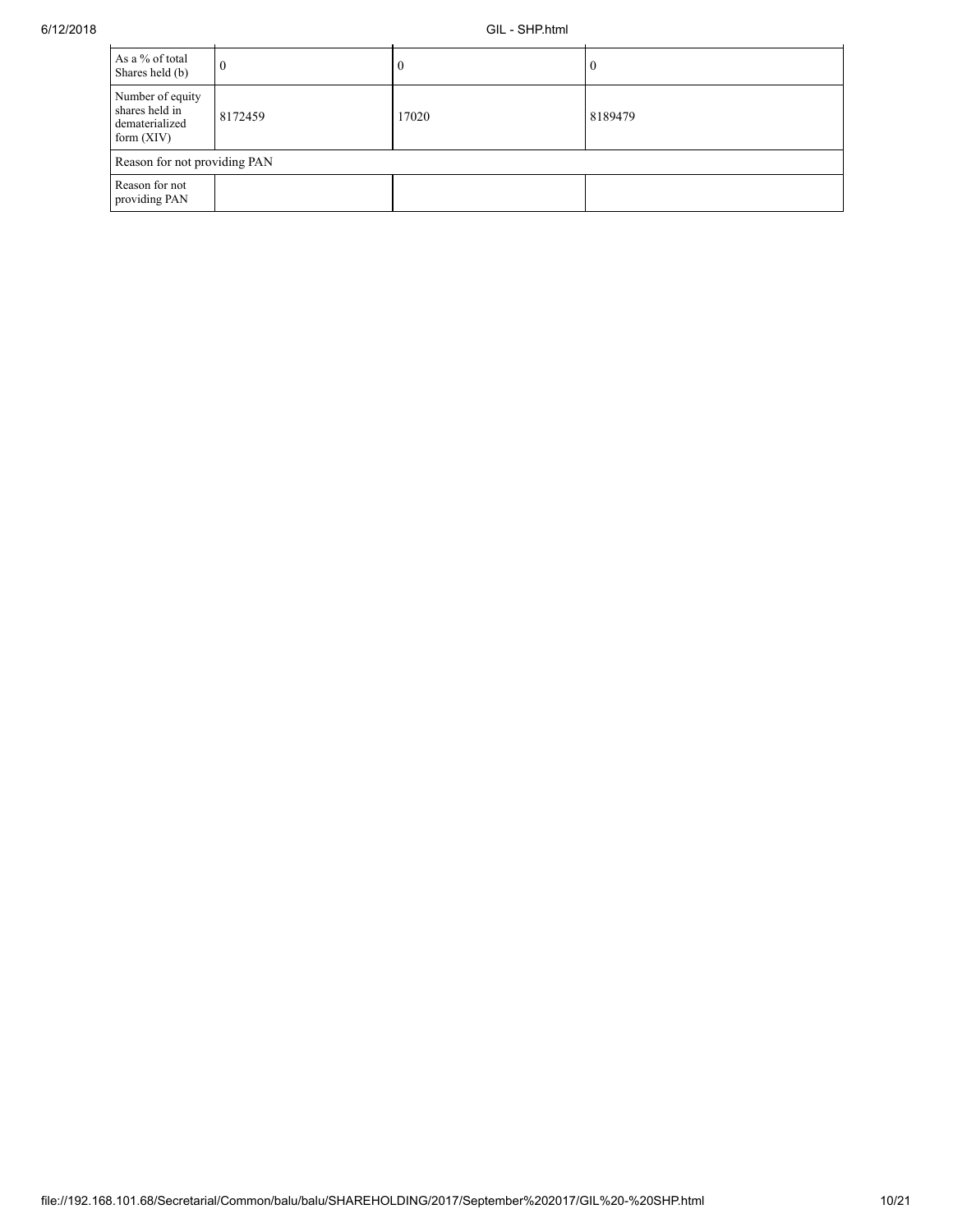| Any Other (specify)                                                                                                                                                                  |                            |                                                               |                                      |                                      |                          |  |  |  |  |
|--------------------------------------------------------------------------------------------------------------------------------------------------------------------------------------|----------------------------|---------------------------------------------------------------|--------------------------------------|--------------------------------------|--------------------------|--|--|--|--|
| Searial No.                                                                                                                                                                          | $\mathbf{1}$               | $\overline{c}$                                                | 3                                    | $\overline{4}$                       |                          |  |  |  |  |
| Category                                                                                                                                                                             | <b>Bodies</b><br>Corporate | <b>Bodies Corporate</b>                                       | <b>Bodies Corporate</b>              | <b>Bodies Corporate</b>              | Click here to<br>go back |  |  |  |  |
| Name of the<br>Shareholders (I)                                                                                                                                                      | Pacific Energy<br>Pvt Ltd  | Devyani Estate And<br>Properties Pvt Ltd                      | Nikhita Estate<br>Developers Pvt Ltd | Ellora Organic<br>Industries Pvt Ltd |                          |  |  |  |  |
| PAN(II)                                                                                                                                                                              | AACCP0544P                 | AAACD3825H                                                    | AABCN6484D                           | AABCE0815F                           | Total                    |  |  |  |  |
| No. of the<br>Shareholders (I)                                                                                                                                                       | 1                          | 1                                                             | 1                                    | 1                                    | $\overline{4}$           |  |  |  |  |
| No. of fully paid<br>up equity shares<br>$held$ (IV)                                                                                                                                 | 17913015                   | 7182805                                                       | 3485420                              | 2800000                              | 31381240                 |  |  |  |  |
| No. Of Partly paid-<br>up equity shares<br>held(V)                                                                                                                                   |                            |                                                               |                                      |                                      |                          |  |  |  |  |
| No. Of shares<br>underlying<br>Depository<br>Receipts (VI)                                                                                                                           |                            |                                                               |                                      |                                      |                          |  |  |  |  |
| Total nos. shares<br>held $(VII) = (IV) +$<br>$(V)$ + $(VI)$                                                                                                                         | 17913015                   | 7182805                                                       | 3485420                              | 2800000                              | 31381240                 |  |  |  |  |
| Shareholding as a<br>% of total no. of<br>shares (calculated<br>as per SCRR,<br>1957) (VIII) As a<br>% of $(A+B+C2)$                                                                 | 4.85                       | 1.94                                                          | 0.94                                 | 0.76                                 | 8.49                     |  |  |  |  |
|                                                                                                                                                                                      |                            | Number of Voting Rights held in each class of securities (IX) |                                      |                                      |                          |  |  |  |  |
| Class eg: X                                                                                                                                                                          | 17913015                   | 7182805                                                       | 3485420                              | 2800000                              | 31381240                 |  |  |  |  |
| Class eg:y                                                                                                                                                                           |                            |                                                               |                                      |                                      |                          |  |  |  |  |
| Total                                                                                                                                                                                | 17913015                   | 7182805                                                       | 3485420                              | 2800000                              | 31381240                 |  |  |  |  |
| Total as a % of<br><b>Total Voting rights</b>                                                                                                                                        | 4.85                       | 1.94                                                          | 0.94                                 | 0.76                                 | 8.49                     |  |  |  |  |
| No. Of Shares<br>Underlying<br>Outstanding<br>convertible<br>securities $(X)$                                                                                                        |                            |                                                               |                                      |                                      |                          |  |  |  |  |
| No. of Shares<br>Underlying<br>Outstanding<br>Warrants (Xi)                                                                                                                          |                            |                                                               |                                      |                                      |                          |  |  |  |  |
| No. Of Shares<br>Underlying<br>Outstanding<br>convertible<br>securities and No.<br>Of Warrants (Xi)<br>(a)                                                                           |                            |                                                               |                                      |                                      |                          |  |  |  |  |
| Shareholding, as a<br>% assuming full<br>conversion of<br>convertible<br>securities (as a<br>percentage of<br>diluted share<br>capital) (XI)=<br>$(VII)+(X)$ As a %<br>of $(A+B+C2)$ | 4.85                       | 1.94                                                          | 0.94                                 | 0.76                                 | 8.49                     |  |  |  |  |
| Number of Locked in shares (XII)                                                                                                                                                     |                            |                                                               |                                      |                                      |                          |  |  |  |  |
| No. (a)                                                                                                                                                                              |                            |                                                               |                                      |                                      |                          |  |  |  |  |
|                                                                                                                                                                                      |                            |                                                               |                                      |                                      |                          |  |  |  |  |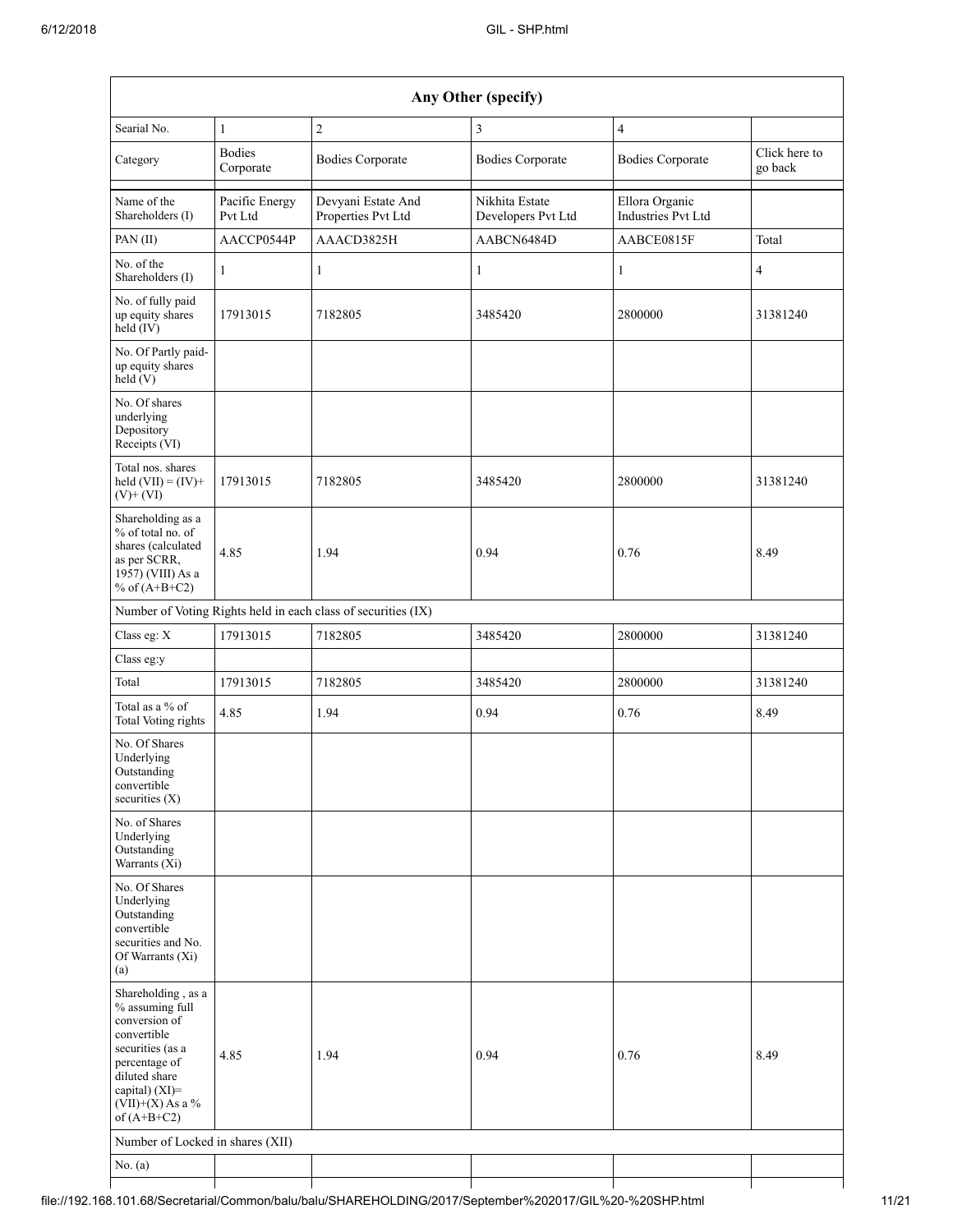## 6/12/2018 GIL - SHP.html

| As a % of total<br>Shares held (b)                                   |          |          |         |         |          |  |  |  |
|----------------------------------------------------------------------|----------|----------|---------|---------|----------|--|--|--|
| Number of Shares pledged or otherwise encumbered (XIII)              |          |          |         |         |          |  |  |  |
| No. $(a)$                                                            | 8400000  | $\Omega$ | 0       | 0       | 8400000  |  |  |  |
| As a % of total<br>Shares held (b)                                   | 46.89    | $\theta$ | 0       |         | 26.77    |  |  |  |
| Number of equity<br>shares held in<br>dematerialized<br>form $(XIV)$ | 17913015 | 7182805  | 3485420 | 2800000 | 31381240 |  |  |  |
| Reason for not<br>providing PAN                                      |          |          |         |         |          |  |  |  |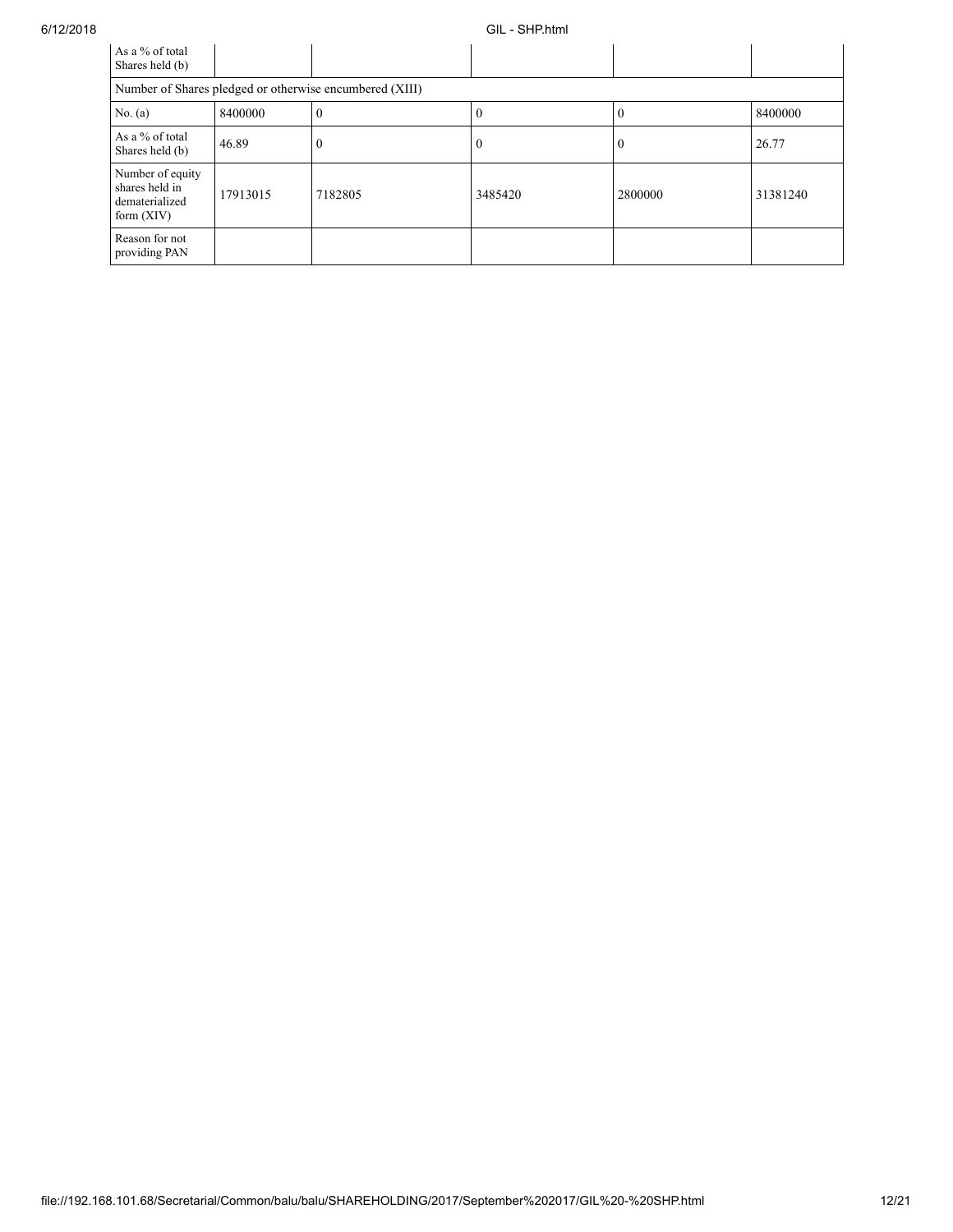| Any Other (specify)                                                                                                                                                                  |                                                               |                       |  |  |  |  |
|--------------------------------------------------------------------------------------------------------------------------------------------------------------------------------------|---------------------------------------------------------------|-----------------------|--|--|--|--|
| Searial No.                                                                                                                                                                          | $\mathbf{1}$                                                  |                       |  |  |  |  |
| Category                                                                                                                                                                             | <b>Bodies Corporate</b>                                       |                       |  |  |  |  |
| Name of the<br>Shareholders (I)                                                                                                                                                      | Masayor Enterprises Limited                                   | Click here to go back |  |  |  |  |
| PAN (II)                                                                                                                                                                             | AAECM7848R                                                    | Total                 |  |  |  |  |
| No. of the<br>Shareholders (I)                                                                                                                                                       | $\mathbf{1}$                                                  | 1                     |  |  |  |  |
| No. of fully paid<br>up equity shares<br>$held$ (IV)                                                                                                                                 | 3086435                                                       | 3086435               |  |  |  |  |
| No. Of Partly paid-<br>up equity shares<br>held (V)                                                                                                                                  |                                                               |                       |  |  |  |  |
| No. Of shares<br>underlying<br>Depository<br>Receipts (VI)                                                                                                                           |                                                               |                       |  |  |  |  |
| Total nos. shares<br>held $(VII) = (IV) +$<br>$(V)$ + $(VI)$                                                                                                                         | 3086435                                                       | 3086435               |  |  |  |  |
| Shareholding as a<br>% of total no. of<br>shares (calculated<br>as per SCRR,<br>1957) (VIII) As a<br>% of $(A+B+C2)$                                                                 | 0.84                                                          | 0.84                  |  |  |  |  |
|                                                                                                                                                                                      | Number of Voting Rights held in each class of securities (IX) |                       |  |  |  |  |
| Class eg: X                                                                                                                                                                          | 3086435                                                       | 3086435               |  |  |  |  |
| Class eg:y                                                                                                                                                                           |                                                               |                       |  |  |  |  |
| Total                                                                                                                                                                                | 3086435                                                       | 3086435               |  |  |  |  |
| Total as a % of<br><b>Total Voting rights</b>                                                                                                                                        | 0.84                                                          | 0.84                  |  |  |  |  |
| No. Of Shares<br>Underlying<br>Outstanding<br>convertible<br>securities $(X)$                                                                                                        |                                                               |                       |  |  |  |  |
| No. of Shares<br>Underlying<br>Outstanding<br>Warrants (Xi)                                                                                                                          |                                                               |                       |  |  |  |  |
| No. Of Shares<br>Underlying<br>Outstanding<br>convertible<br>securities and No.<br>Of Warrants (Xi)<br>(a)                                                                           |                                                               |                       |  |  |  |  |
| Shareholding, as a<br>% assuming full<br>conversion of<br>convertible<br>securities (as a<br>percentage of<br>diluted share<br>capital) (XI)=<br>$(VII)+(X)$ As a %<br>of $(A+B+C2)$ | 0.84                                                          | 0.84                  |  |  |  |  |
| Number of Locked in shares (XII)                                                                                                                                                     |                                                               |                       |  |  |  |  |
| No. $(a)$                                                                                                                                                                            |                                                               |                       |  |  |  |  |
| As a % of total                                                                                                                                                                      |                                                               | $\boldsymbol{0}$      |  |  |  |  |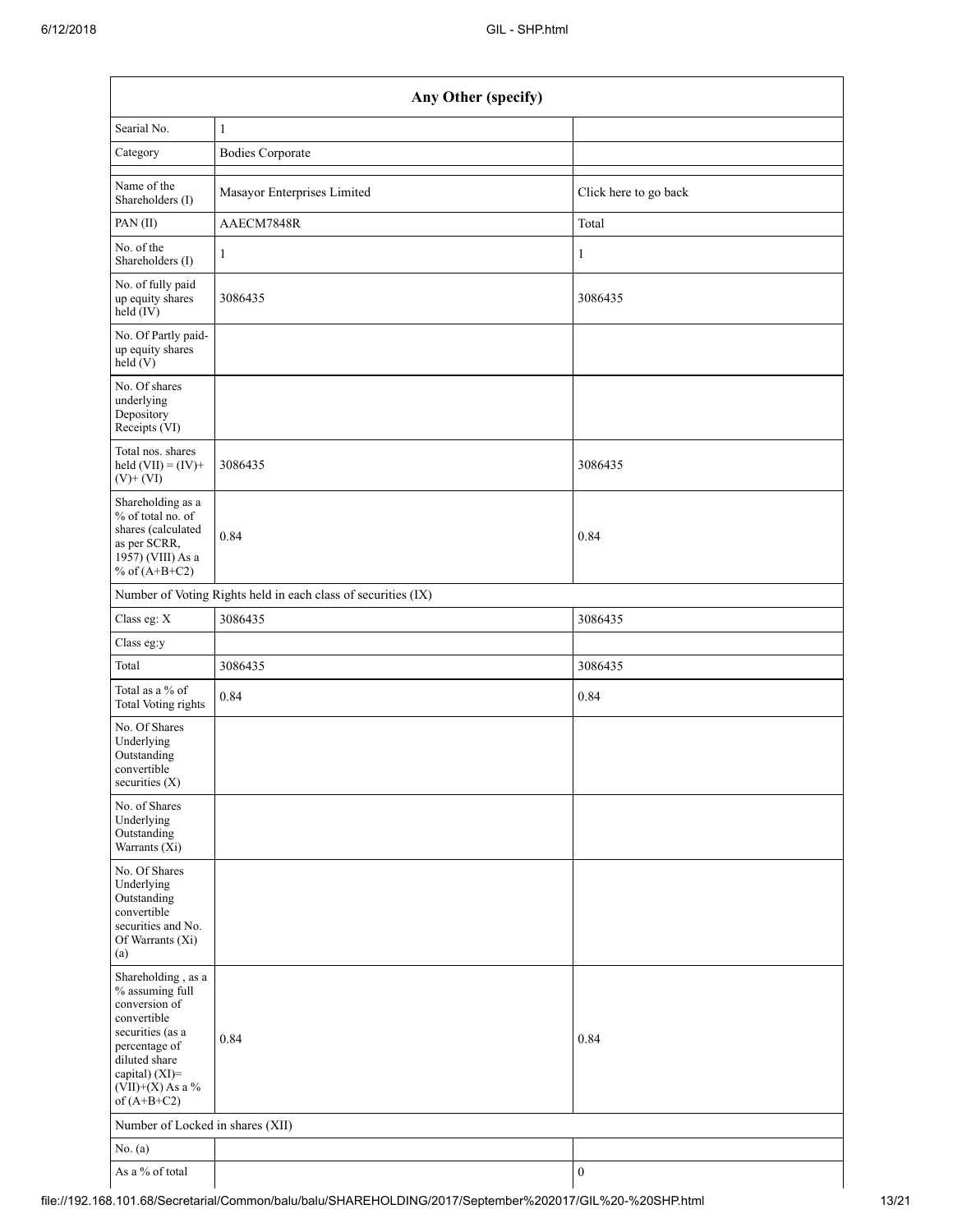| Shares held (b)                                                      |          |          |  |  |  |  |
|----------------------------------------------------------------------|----------|----------|--|--|--|--|
| Number of Shares pledged or otherwise encumbered (XIII)              |          |          |  |  |  |  |
| No. $(a)$                                                            | v        | 0        |  |  |  |  |
| As a % of total<br>Shares held (b)                                   | $\theta$ | $\Omega$ |  |  |  |  |
| Number of equity<br>shares held in<br>dematerialized<br>form $(XIV)$ | 3086435  | 3086435  |  |  |  |  |
| Reason for not<br>providing PAN                                      |          |          |  |  |  |  |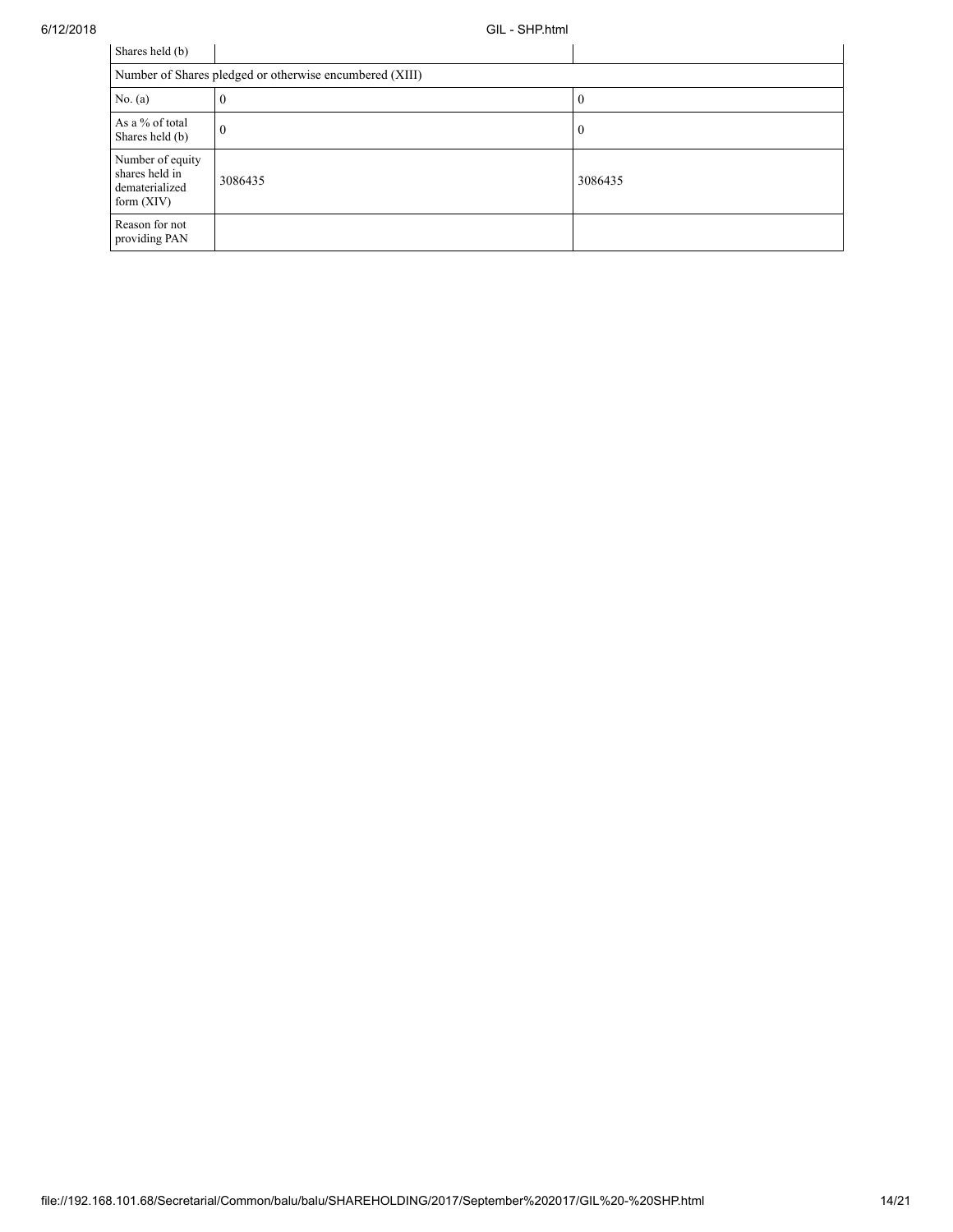| $\overline{7}$<br>$\overline{2}$<br>3<br>5<br>Searial No.<br>$\overline{4}$<br>6<br>1<br>Canara Bank-<br><b>ICICI</b> Bank<br>Punjab National<br>Syndicate<br>Bank Of<br>Allahabad<br><b>IDBI</b> Bank<br>Name of the<br>Shareholders (I)<br>Mumbai<br><b>Bank</b><br>Baroda<br>Bank<br>Ltd<br>Bank<br>Ltd.<br>AAACP0165G<br>AACCS4699E<br>PAN(II)<br>AAACC6106G<br>AAACI1195H<br>AAACB1534F<br>AACCA8464F<br>No. of fully paid<br>24209101<br>up equity shares<br>52814769<br>39696547<br>22696508<br>22104507<br>19582216<br>14053827<br>held (IV)<br>No. Of Partly paid-<br>up equity shares<br>held(V)<br>No. Of shares<br>underlying<br>Depository<br>Receipts (VI)<br>Total nos. shares<br>held $(VII) = (IV) +$<br>24209101<br>19582216<br>52814769<br>39696547<br>22696508<br>22104507<br>14053827<br>$(V)$ + $(VI)$<br>Shareholding as a<br>% of total no. of<br>shares (calculated<br>14.29<br>6.14<br>5.98<br>5.3<br>10.74<br>6.55<br>3.8<br>as per SCRR,<br>1957) (VIII) As a<br>% of $(A+B+C2)$<br>Number of Voting Rights held in each class of securities (IX)<br>Class eg: X<br>52814769<br>39696547<br>24209101<br>22696508<br>22104507<br>19582216<br>14053827<br>Class eg:y<br>Total<br>52814769<br>39696547<br>24209101<br>22696508<br>22104507<br>19582216<br>14053827<br>Total as a % of<br>5.3<br>14.29<br>10.74<br>6.55<br>6.14<br>5.98<br>3.8<br>Total Voting rights<br>No. Of Shares<br>Underlying<br>Outstanding<br>convertible<br>securities $(X)$<br>No. of Shares<br>Underlying<br>Outstanding<br>Warrants (Xi)<br>No. Of Shares<br>Underlying<br>Outstanding<br>convertible<br>securities and No.<br>Of Warrants (Xi)<br>(a)<br>Shareholding, as a<br>% assuming full<br>conversion of<br>convertible<br>securities (as a<br>14.29<br>10.74<br>6.55<br>6.14<br>5.98<br>5.3<br>3.8<br>percentage of<br>diluted share<br>capital) (XI)=<br>$(VII)+(X)$ As a %<br>of $(A+B+C2)$<br>Number of Locked in shares (XII)<br>No. $(a)$<br>As a % of total<br>Shares held (b)<br>Number of equity<br>24209101<br>52814769<br>39696547<br>22696508<br>22104507<br>19582216<br>14053827<br>shares held in | <b>Financial Institutions/ Banks</b> |  |  |  |  |  |            |
|------------------------------------------------------------------------------------------------------------------------------------------------------------------------------------------------------------------------------------------------------------------------------------------------------------------------------------------------------------------------------------------------------------------------------------------------------------------------------------------------------------------------------------------------------------------------------------------------------------------------------------------------------------------------------------------------------------------------------------------------------------------------------------------------------------------------------------------------------------------------------------------------------------------------------------------------------------------------------------------------------------------------------------------------------------------------------------------------------------------------------------------------------------------------------------------------------------------------------------------------------------------------------------------------------------------------------------------------------------------------------------------------------------------------------------------------------------------------------------------------------------------------------------------------------------------------------------------------------------------------------------------------------------------------------------------------------------------------------------------------------------------------------------------------------------------------------------------------------------------------------------------------------------------------------------------------------------------------------------------------------------------------------------------------------------------------------------------------------------------------------|--------------------------------------|--|--|--|--|--|------------|
|                                                                                                                                                                                                                                                                                                                                                                                                                                                                                                                                                                                                                                                                                                                                                                                                                                                                                                                                                                                                                                                                                                                                                                                                                                                                                                                                                                                                                                                                                                                                                                                                                                                                                                                                                                                                                                                                                                                                                                                                                                                                                                                              |                                      |  |  |  |  |  |            |
|                                                                                                                                                                                                                                                                                                                                                                                                                                                                                                                                                                                                                                                                                                                                                                                                                                                                                                                                                                                                                                                                                                                                                                                                                                                                                                                                                                                                                                                                                                                                                                                                                                                                                                                                                                                                                                                                                                                                                                                                                                                                                                                              |                                      |  |  |  |  |  |            |
|                                                                                                                                                                                                                                                                                                                                                                                                                                                                                                                                                                                                                                                                                                                                                                                                                                                                                                                                                                                                                                                                                                                                                                                                                                                                                                                                                                                                                                                                                                                                                                                                                                                                                                                                                                                                                                                                                                                                                                                                                                                                                                                              |                                      |  |  |  |  |  | AABCI8842G |
|                                                                                                                                                                                                                                                                                                                                                                                                                                                                                                                                                                                                                                                                                                                                                                                                                                                                                                                                                                                                                                                                                                                                                                                                                                                                                                                                                                                                                                                                                                                                                                                                                                                                                                                                                                                                                                                                                                                                                                                                                                                                                                                              |                                      |  |  |  |  |  |            |
|                                                                                                                                                                                                                                                                                                                                                                                                                                                                                                                                                                                                                                                                                                                                                                                                                                                                                                                                                                                                                                                                                                                                                                                                                                                                                                                                                                                                                                                                                                                                                                                                                                                                                                                                                                                                                                                                                                                                                                                                                                                                                                                              |                                      |  |  |  |  |  |            |
|                                                                                                                                                                                                                                                                                                                                                                                                                                                                                                                                                                                                                                                                                                                                                                                                                                                                                                                                                                                                                                                                                                                                                                                                                                                                                                                                                                                                                                                                                                                                                                                                                                                                                                                                                                                                                                                                                                                                                                                                                                                                                                                              |                                      |  |  |  |  |  |            |
|                                                                                                                                                                                                                                                                                                                                                                                                                                                                                                                                                                                                                                                                                                                                                                                                                                                                                                                                                                                                                                                                                                                                                                                                                                                                                                                                                                                                                                                                                                                                                                                                                                                                                                                                                                                                                                                                                                                                                                                                                                                                                                                              |                                      |  |  |  |  |  |            |
|                                                                                                                                                                                                                                                                                                                                                                                                                                                                                                                                                                                                                                                                                                                                                                                                                                                                                                                                                                                                                                                                                                                                                                                                                                                                                                                                                                                                                                                                                                                                                                                                                                                                                                                                                                                                                                                                                                                                                                                                                                                                                                                              |                                      |  |  |  |  |  |            |
|                                                                                                                                                                                                                                                                                                                                                                                                                                                                                                                                                                                                                                                                                                                                                                                                                                                                                                                                                                                                                                                                                                                                                                                                                                                                                                                                                                                                                                                                                                                                                                                                                                                                                                                                                                                                                                                                                                                                                                                                                                                                                                                              |                                      |  |  |  |  |  |            |
|                                                                                                                                                                                                                                                                                                                                                                                                                                                                                                                                                                                                                                                                                                                                                                                                                                                                                                                                                                                                                                                                                                                                                                                                                                                                                                                                                                                                                                                                                                                                                                                                                                                                                                                                                                                                                                                                                                                                                                                                                                                                                                                              |                                      |  |  |  |  |  |            |
|                                                                                                                                                                                                                                                                                                                                                                                                                                                                                                                                                                                                                                                                                                                                                                                                                                                                                                                                                                                                                                                                                                                                                                                                                                                                                                                                                                                                                                                                                                                                                                                                                                                                                                                                                                                                                                                                                                                                                                                                                                                                                                                              |                                      |  |  |  |  |  |            |
|                                                                                                                                                                                                                                                                                                                                                                                                                                                                                                                                                                                                                                                                                                                                                                                                                                                                                                                                                                                                                                                                                                                                                                                                                                                                                                                                                                                                                                                                                                                                                                                                                                                                                                                                                                                                                                                                                                                                                                                                                                                                                                                              |                                      |  |  |  |  |  |            |
|                                                                                                                                                                                                                                                                                                                                                                                                                                                                                                                                                                                                                                                                                                                                                                                                                                                                                                                                                                                                                                                                                                                                                                                                                                                                                                                                                                                                                                                                                                                                                                                                                                                                                                                                                                                                                                                                                                                                                                                                                                                                                                                              |                                      |  |  |  |  |  |            |
|                                                                                                                                                                                                                                                                                                                                                                                                                                                                                                                                                                                                                                                                                                                                                                                                                                                                                                                                                                                                                                                                                                                                                                                                                                                                                                                                                                                                                                                                                                                                                                                                                                                                                                                                                                                                                                                                                                                                                                                                                                                                                                                              |                                      |  |  |  |  |  |            |
|                                                                                                                                                                                                                                                                                                                                                                                                                                                                                                                                                                                                                                                                                                                                                                                                                                                                                                                                                                                                                                                                                                                                                                                                                                                                                                                                                                                                                                                                                                                                                                                                                                                                                                                                                                                                                                                                                                                                                                                                                                                                                                                              |                                      |  |  |  |  |  |            |
|                                                                                                                                                                                                                                                                                                                                                                                                                                                                                                                                                                                                                                                                                                                                                                                                                                                                                                                                                                                                                                                                                                                                                                                                                                                                                                                                                                                                                                                                                                                                                                                                                                                                                                                                                                                                                                                                                                                                                                                                                                                                                                                              |                                      |  |  |  |  |  |            |
|                                                                                                                                                                                                                                                                                                                                                                                                                                                                                                                                                                                                                                                                                                                                                                                                                                                                                                                                                                                                                                                                                                                                                                                                                                                                                                                                                                                                                                                                                                                                                                                                                                                                                                                                                                                                                                                                                                                                                                                                                                                                                                                              |                                      |  |  |  |  |  |            |
|                                                                                                                                                                                                                                                                                                                                                                                                                                                                                                                                                                                                                                                                                                                                                                                                                                                                                                                                                                                                                                                                                                                                                                                                                                                                                                                                                                                                                                                                                                                                                                                                                                                                                                                                                                                                                                                                                                                                                                                                                                                                                                                              |                                      |  |  |  |  |  |            |
|                                                                                                                                                                                                                                                                                                                                                                                                                                                                                                                                                                                                                                                                                                                                                                                                                                                                                                                                                                                                                                                                                                                                                                                                                                                                                                                                                                                                                                                                                                                                                                                                                                                                                                                                                                                                                                                                                                                                                                                                                                                                                                                              |                                      |  |  |  |  |  |            |
|                                                                                                                                                                                                                                                                                                                                                                                                                                                                                                                                                                                                                                                                                                                                                                                                                                                                                                                                                                                                                                                                                                                                                                                                                                                                                                                                                                                                                                                                                                                                                                                                                                                                                                                                                                                                                                                                                                                                                                                                                                                                                                                              |                                      |  |  |  |  |  |            |
|                                                                                                                                                                                                                                                                                                                                                                                                                                                                                                                                                                                                                                                                                                                                                                                                                                                                                                                                                                                                                                                                                                                                                                                                                                                                                                                                                                                                                                                                                                                                                                                                                                                                                                                                                                                                                                                                                                                                                                                                                                                                                                                              |                                      |  |  |  |  |  |            |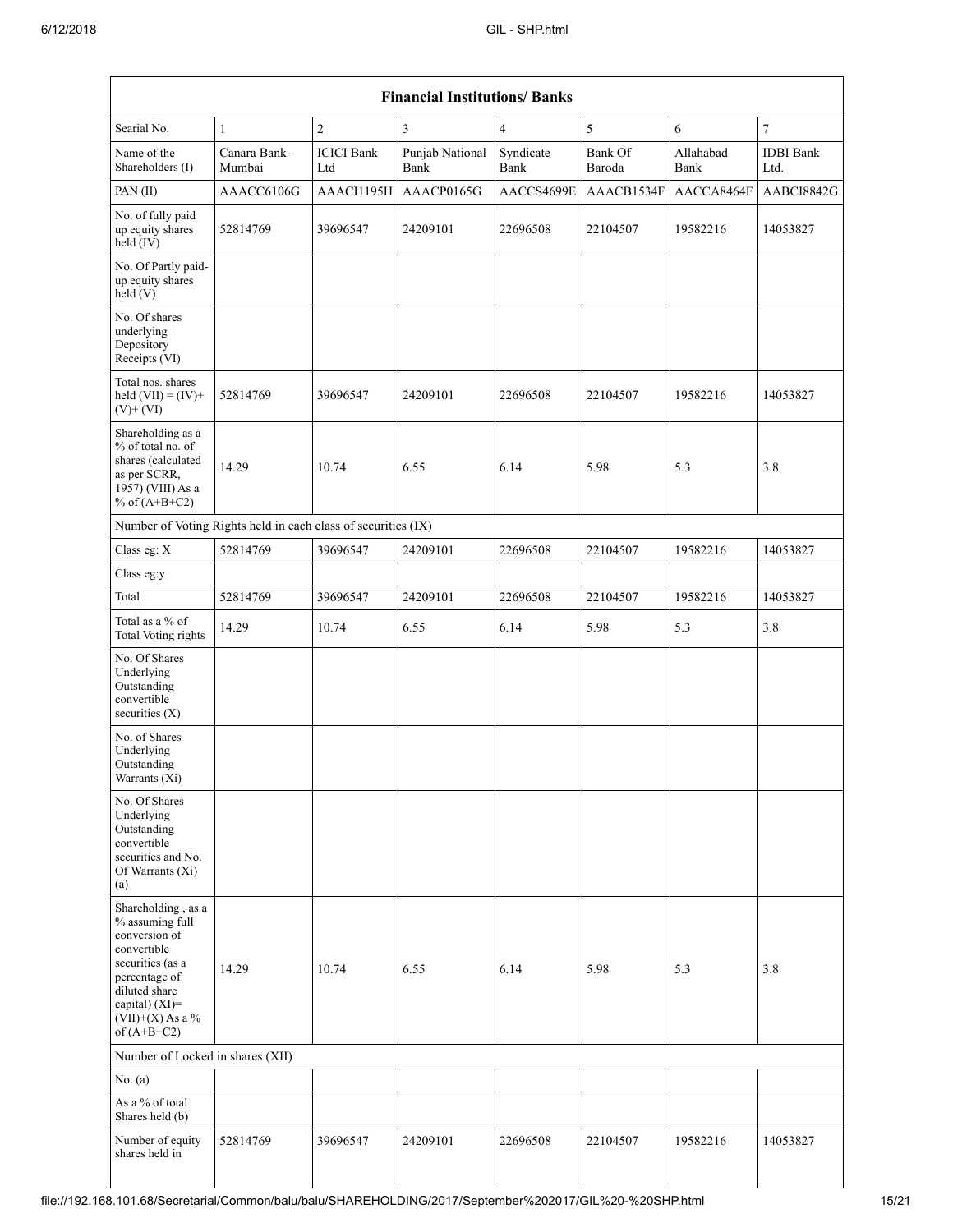| dematerialized<br>form $(XIV)$  |  |  |  |  |  |  |  |
|---------------------------------|--|--|--|--|--|--|--|
| Reason for not providing PAN    |  |  |  |  |  |  |  |
| Reason for not<br>providing PAN |  |  |  |  |  |  |  |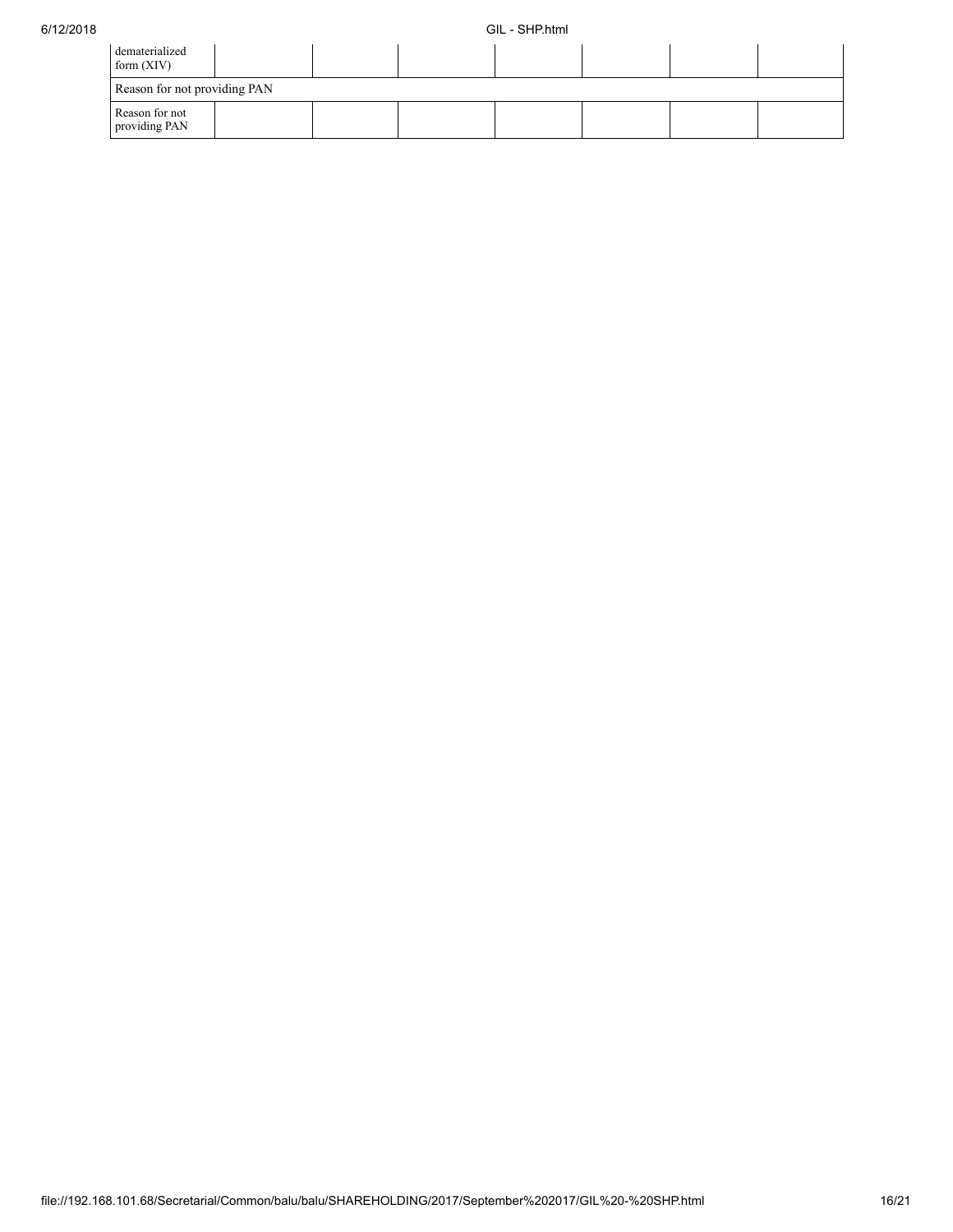|                                                                                                                                                                                      | <b>Financial Institutions/ Banks</b>                          |                         |                        |                 |                            |                          |  |
|--------------------------------------------------------------------------------------------------------------------------------------------------------------------------------------|---------------------------------------------------------------|-------------------------|------------------------|-----------------|----------------------------|--------------------------|--|
| Searial No.                                                                                                                                                                          | 8                                                             | 9                       | 10                     | 11              | 12                         |                          |  |
| Name of the<br>Shareholders (I)                                                                                                                                                      | Oriental Bank Of<br>Commerce                                  | United Bank Of<br>India | Union Bank Of<br>India | <b>UCO</b> Bank | <b>DBS</b> Bank<br>Limited | Click here to go<br>back |  |
| PAN (II)                                                                                                                                                                             | AAACO0191M                                                    | AAACU5624P              | AAACU0564G             | AAACU3561B      | AAACT4652J                 | Total                    |  |
| No. of fully paid<br>up equity shares<br>held (IV)                                                                                                                                   | 12389240                                                      | 6362258                 | 5803088                | 4521203         | 4124496                    | 228357760                |  |
| No. Of Partly paid-<br>up equity shares<br>held(V)                                                                                                                                   |                                                               |                         |                        |                 |                            |                          |  |
| No. Of shares<br>underlying<br>Depository<br>Receipts (VI)                                                                                                                           |                                                               |                         |                        |                 |                            |                          |  |
| Total nos. shares<br>held $(VII) = (IV) +$<br>$(V)$ + $(VI)$                                                                                                                         | 12389240                                                      | 6362258                 | 5803088                | 4521203         | 4124496                    | 228357760                |  |
| Shareholding as a<br>$%$ of total no. of<br>shares (calculated<br>as per SCRR,<br>1957) (VIII) As a<br>% of $(A+B+C2)$                                                               | 3.35                                                          | 1.72                    | 1.57                   | 1.22            | 1.12                       | 61.79                    |  |
|                                                                                                                                                                                      | Number of Voting Rights held in each class of securities (IX) |                         |                        |                 |                            |                          |  |
| Class eg: X                                                                                                                                                                          | 12389240                                                      | 6362258                 | 5803088                | 4521203         | 4124496                    | 228357760                |  |
| Class eg:y                                                                                                                                                                           |                                                               |                         |                        |                 |                            |                          |  |
| Total                                                                                                                                                                                | 12389240                                                      | 6362258                 | 5803088                | 4521203         | 4124496                    | 228357760                |  |
| Total as a % of<br>Total Voting rights                                                                                                                                               | 3.35                                                          | 1.72                    | 1.57                   | 1.22            | 1.12                       | 61.79                    |  |
| No. Of Shares<br>Underlying<br>Outstanding<br>convertible<br>securities $(X)$                                                                                                        |                                                               |                         |                        |                 |                            |                          |  |
| No. of Shares<br>Underlying<br>Outstanding<br>Warrants (Xi)                                                                                                                          |                                                               |                         |                        |                 |                            |                          |  |
| No. Of Shares<br>Underlying<br>Outstanding<br>convertible<br>securities and No.<br>Of Warrants (Xi)<br>(a)                                                                           |                                                               |                         |                        |                 |                            |                          |  |
| Shareholding, as a<br>% assuming full<br>conversion of<br>convertible<br>securities (as a<br>percentage of<br>diluted share<br>capital) (XI)=<br>$(VII)+(X)$ As a %<br>of $(A+B+C2)$ | 3.35                                                          | 1.72                    | 1.57                   | 1.22            | 1.12                       | 61.79                    |  |
| Number of Locked in shares (XII)                                                                                                                                                     |                                                               |                         |                        |                 |                            |                          |  |
| No. $(a)$                                                                                                                                                                            |                                                               |                         |                        |                 |                            |                          |  |
| As a % of total<br>Shares held (b)                                                                                                                                                   |                                                               |                         |                        |                 |                            |                          |  |
| Number of equity<br>shares held in                                                                                                                                                   | 12389240                                                      | 6362258                 | 5803088                | 4521203         | 4124496                    | 228357760                |  |
|                                                                                                                                                                                      |                                                               |                         |                        |                 |                            |                          |  |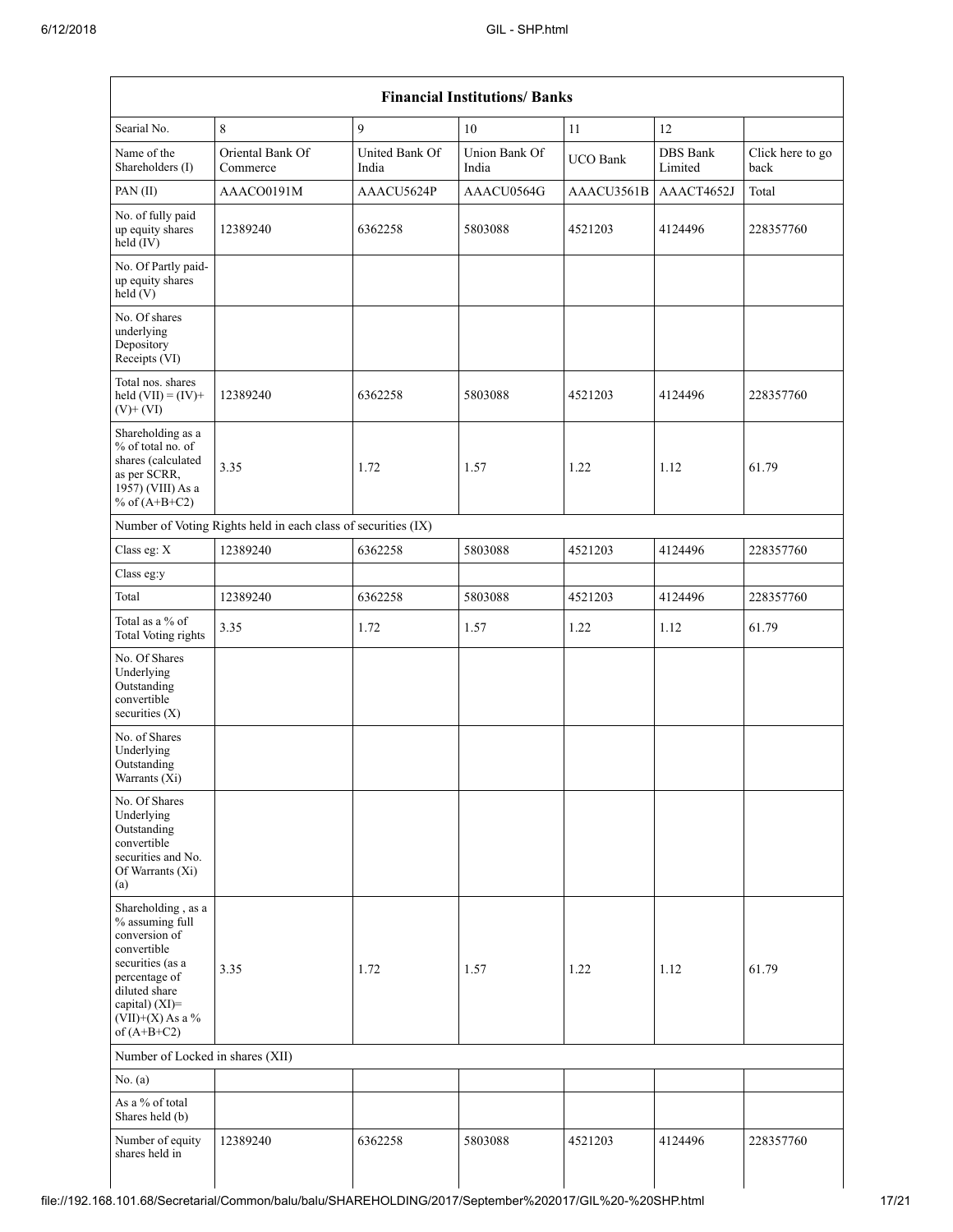| dematerialized<br>form $(XIV)$  |  |  |  |
|---------------------------------|--|--|--|
| Reason for not providing PAN    |  |  |  |
| Reason for not<br>providing PAN |  |  |  |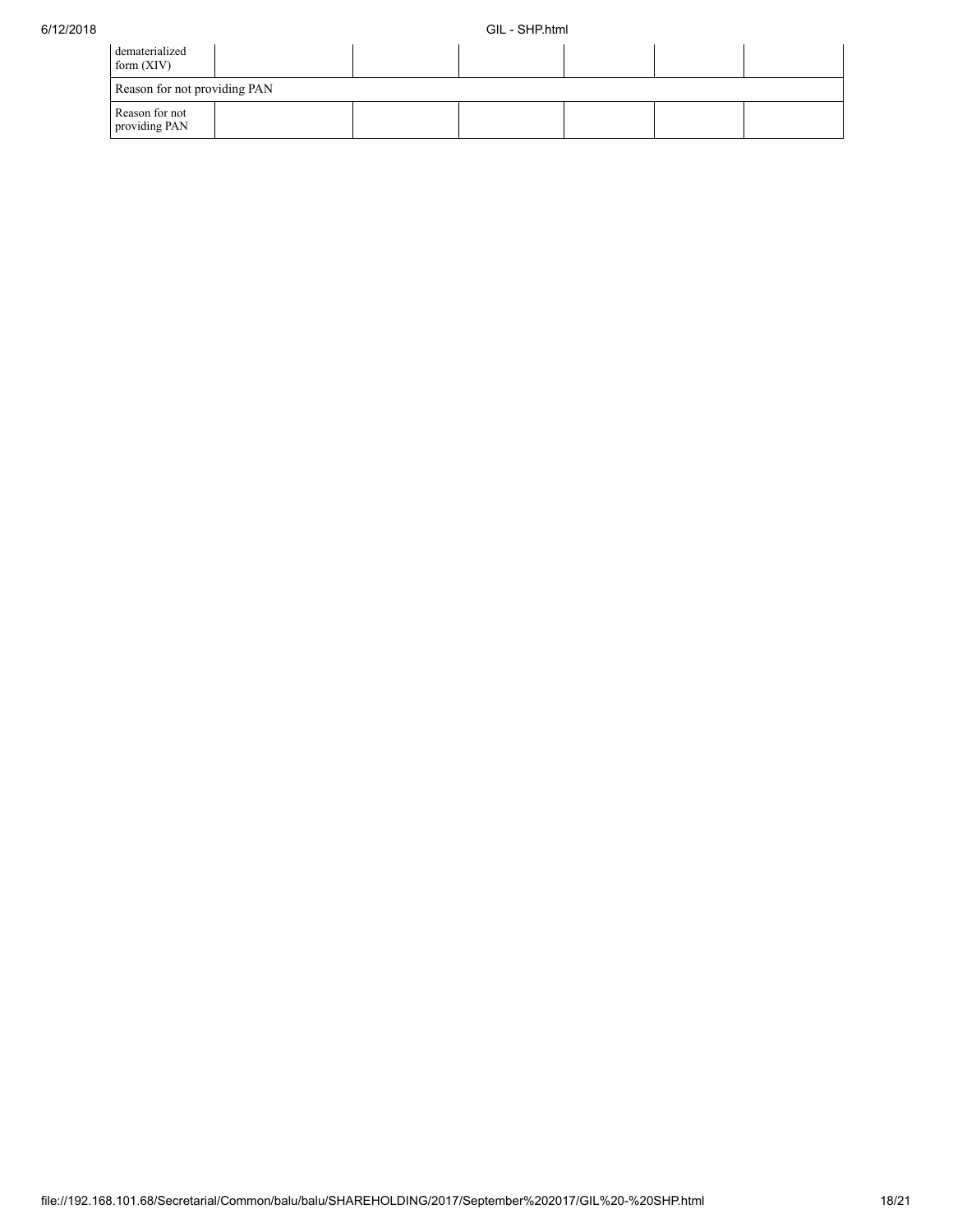| Any Other (specify)                                                                                                                                                                  |                                                               |                                        |                       |  |  |  |
|--------------------------------------------------------------------------------------------------------------------------------------------------------------------------------------|---------------------------------------------------------------|----------------------------------------|-----------------------|--|--|--|
| Searial No.                                                                                                                                                                          | $\mathbf{1}$                                                  | $\overline{c}$                         |                       |  |  |  |
| Category                                                                                                                                                                             | Trusts                                                        | Overseas corporate bodies              |                       |  |  |  |
| Category / More<br>than 1 percentage                                                                                                                                                 | More than 1 percentage of shareholding                        | More than 1 percentage of shareholding |                       |  |  |  |
| Name of the<br>Shareholders (I)                                                                                                                                                      | Gammon India Trust                                            | Summicorp Limited                      | Click here to go back |  |  |  |
| PAN(II)                                                                                                                                                                              | QACHO0002Q                                                    | ABGFS4573B                             | Total                 |  |  |  |
| No. of the<br>Shareholders (I)                                                                                                                                                       | 1                                                             | $\mathbf{1}$                           | $\boldsymbol{0}$      |  |  |  |
| No. of fully paid<br>up equity shares<br>held (IV)                                                                                                                                   | 5804680                                                       | 4679220                                | $\boldsymbol{0}$      |  |  |  |
| No. Of Partly paid-<br>up equity shares<br>held(V)                                                                                                                                   |                                                               |                                        |                       |  |  |  |
| No. Of shares<br>underlying<br>Depository<br>Receipts (VI)                                                                                                                           |                                                               |                                        |                       |  |  |  |
| Total nos. shares<br>held $(VII) = (IV) +$<br>$(V)$ + $(VI)$                                                                                                                         | 5804680                                                       | 4679220                                | $\boldsymbol{0}$      |  |  |  |
| Shareholding as a<br>% of total no. of<br>shares (calculated<br>as per SCRR,<br>1957) (VIII) As a<br>% of $(A+B+C2)$                                                                 | 1.57                                                          | 1.27                                   | $\boldsymbol{0}$      |  |  |  |
|                                                                                                                                                                                      | Number of Voting Rights held in each class of securities (IX) |                                        |                       |  |  |  |
| Class eg: X                                                                                                                                                                          | 5804680                                                       | 4679220                                | $\mathbf{0}$          |  |  |  |
| Class eg:y                                                                                                                                                                           |                                                               |                                        |                       |  |  |  |
| Total                                                                                                                                                                                | 5804680                                                       | 4679220                                | $\boldsymbol{0}$      |  |  |  |
| Total as a % of<br><b>Total Voting rights</b>                                                                                                                                        | 1.57                                                          | 1.27                                   | $\boldsymbol{0}$      |  |  |  |
| No. Of Shares<br>Underlying<br>Outstanding<br>convertible<br>securities $(X)$                                                                                                        |                                                               |                                        |                       |  |  |  |
| No. of Shares<br>Underlying<br>Outstanding<br>Warrants (Xi)                                                                                                                          |                                                               |                                        |                       |  |  |  |
| No. Of Shares<br>Underlying<br>Outstanding<br>convertible<br>securities and No.<br>Of Warrants (Xi)<br>(a)                                                                           |                                                               |                                        |                       |  |  |  |
| Shareholding, as a<br>% assuming full<br>conversion of<br>convertible<br>securities (as a<br>percentage of<br>diluted share<br>capital) (XI)=<br>$(VII)+(X)$ As a %<br>of $(A+B+C2)$ | 1.57                                                          | 1.27                                   | $\boldsymbol{0}$      |  |  |  |
| Number of Locked in shares (XII)                                                                                                                                                     |                                                               |                                        |                       |  |  |  |
| No. $(a)$                                                                                                                                                                            |                                                               |                                        |                       |  |  |  |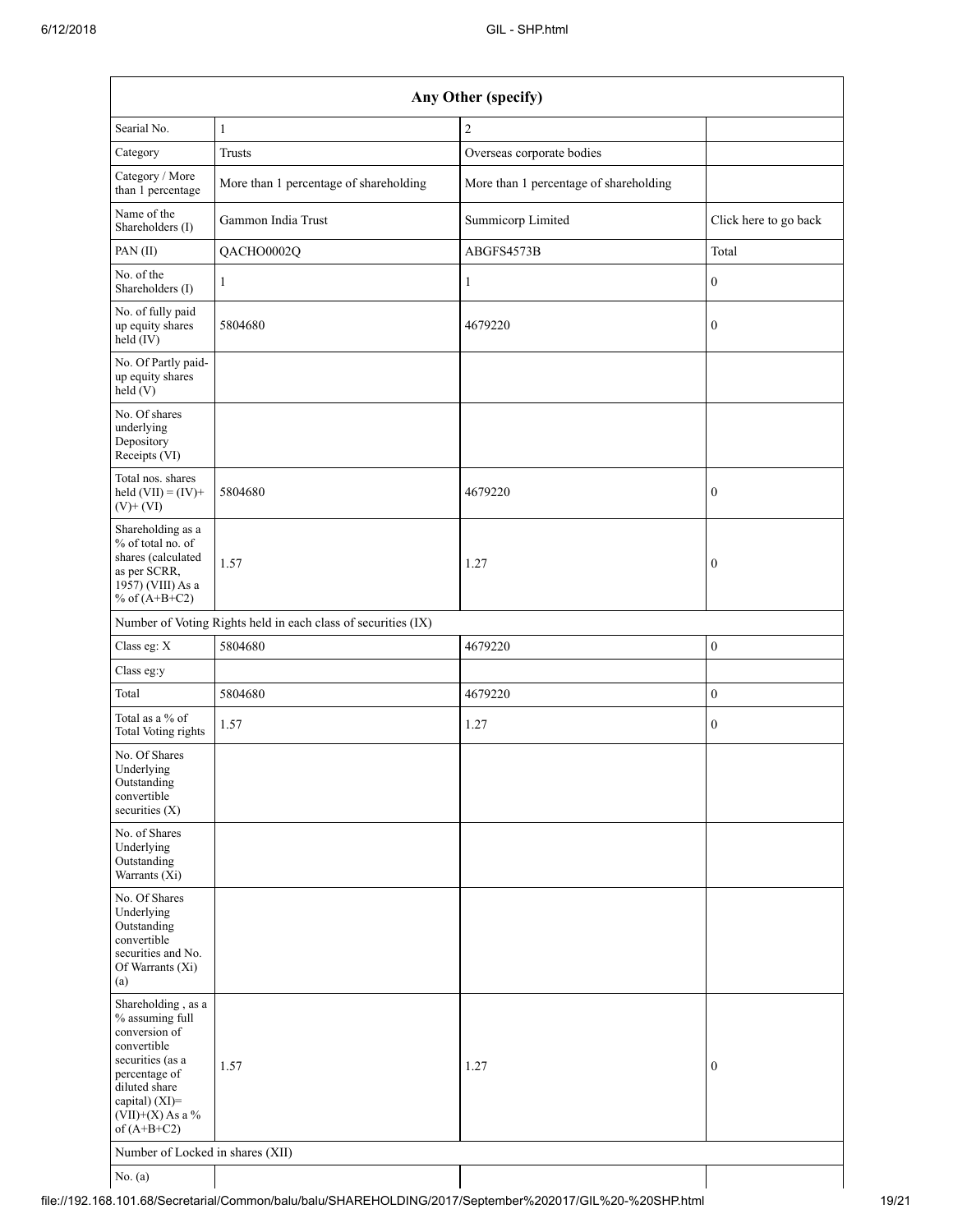| As a % of total<br>Shares held (b)                                   |          |         |  |
|----------------------------------------------------------------------|----------|---------|--|
| Number of equity<br>shares held in<br>dematerialized<br>form $(XIV)$ | $\theta$ | 4679220 |  |
| Reason for not providing PAN                                         |          |         |  |
| Reason for not<br>providing PAN                                      |          |         |  |